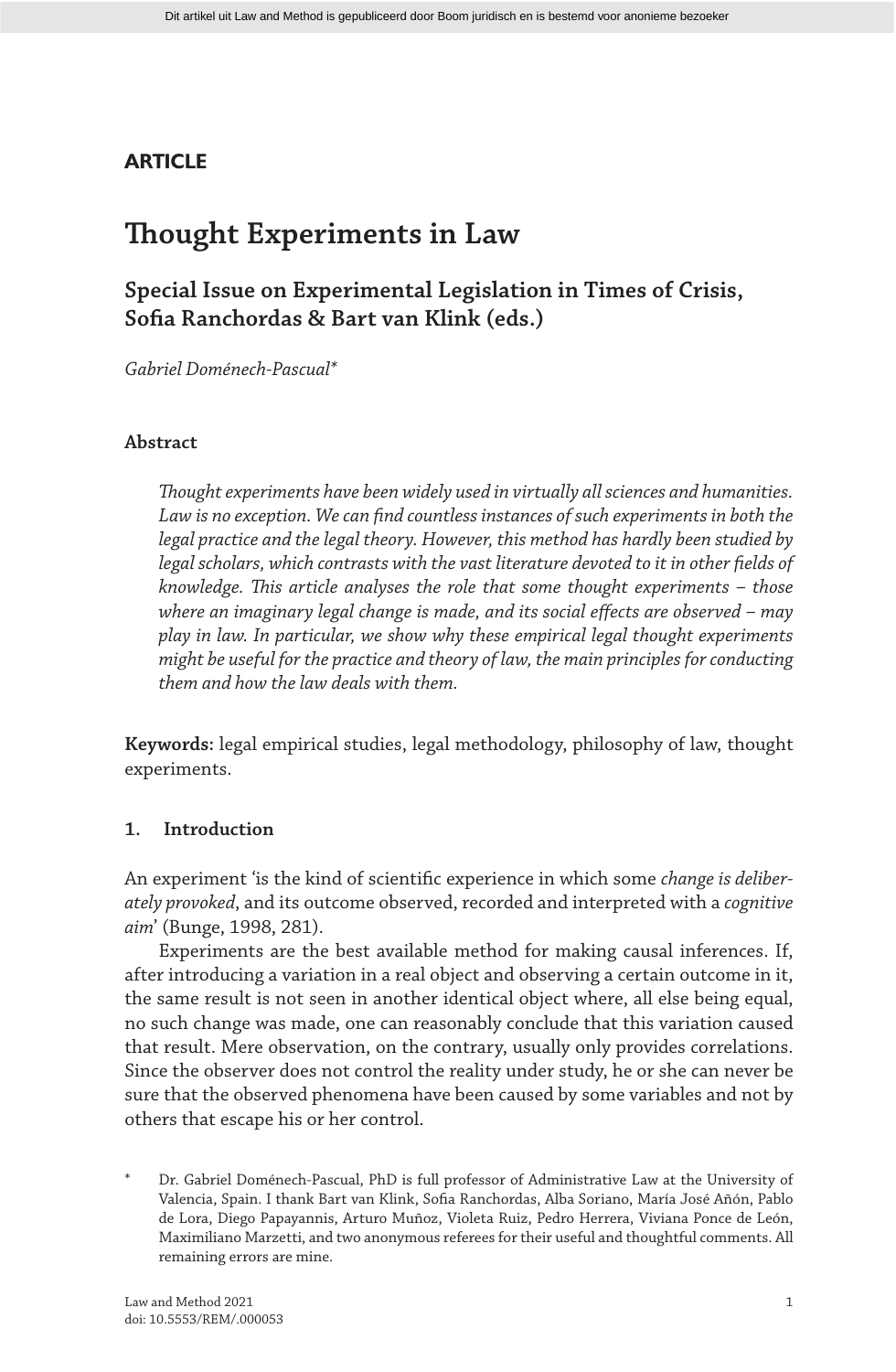For example, several observational studies have shown that, on average, defendants represented by attorneys – whose intervention was not mandatory in the criminal proceedings under study – received more severe sanctions than defendants who had not enjoyed legal counsel. Some authors have pointed to the poor performance of their duties by many of those attorneys as one of the possible causes (Burrus & Kempf-Leonard, 2002). Nevertheless, there could also be another explanation: the existence of a kind of 'selection bias'. It is possible that the defendants who were more likely to be punished more severely were also the ones who most frequently got legal counsel (Green & Thorley, 2014). An experiment could clarify this question. Let us imagine that, for a few years, the selection of defendants to be represented by attorneys was made by flipping a coin. This would arguably ensure that the distribution of the probability of receiving serious sanctions would be similar both in the (experimental) group of those receiving legal counsel and in the (control) group formed by the rest of the defendants. Therefore, if after a while it was observed that the prevalence of sanctions was higher in one of the two groups, all else being equal, the difference could be causally attributed to the intervention (or non-intervention) of attorneys.

Experiments have played a major role in the development of natural sciences. In the field of social sciences and humanities, they have been much less relevant, although things are changing. In psychology, for example, this is surely the most widely used empirical method nowadays. In economics, experimental studies have substantially proliferated during the last decades (see Fréchette & Schotter, 2015; Banerjee & Duflo, 2017; Schram & Ule, 2019). And even in areas such as linguistics, philosophy, political science and law, they are being conducted more and more frequently (see, for instance, Druckman et al., 2011; Greiner & Matthews, 2016; Knobe & Nichols, 2017; Fisher & Curtis, 2019).

Experiments are also being increasingly employed outside academia. On the one hand, they are revolutionizing how businesses make decisions (Luca & Bazerman, 2020). The so-called *A/B tests* provide a good example. By means of randomized controlled experiments, usually conducted online, two variants of the same product or service (e.g., two versions of the same webpage) are compared (e.g., randomly displayed to the users) in order to determine which one produces the best outcomes (e.g., gets more user interactions). Companies like Google, Microsoft, Amazon, Facebook, Netflix, etc. run thousands of similar tests each year, in which millions of users unwittingly participate (Kohavi, Tang & Xu, 2020). On the other hand, an increasing number of governments are carrying out field experiments in order to try or implement new policies and legal rules (Werner & Riedl, 2019).

Two main factors have contributed to the current boom of experiments: their growing benefits and their declining costs. During the 20th and 21st centuries, there have been considerable advances in the methods, techniques and technologies for designing, conducting and analysing experiments. These advances have (i) substantially improved the information that experiments can yield, thereby increasing their expected benefits and (ii) drastically reduced the costs of carrying them out. It is no coincidence that experiments have massively proliferated in the digital economy. Online trials have generated and are still generating large returns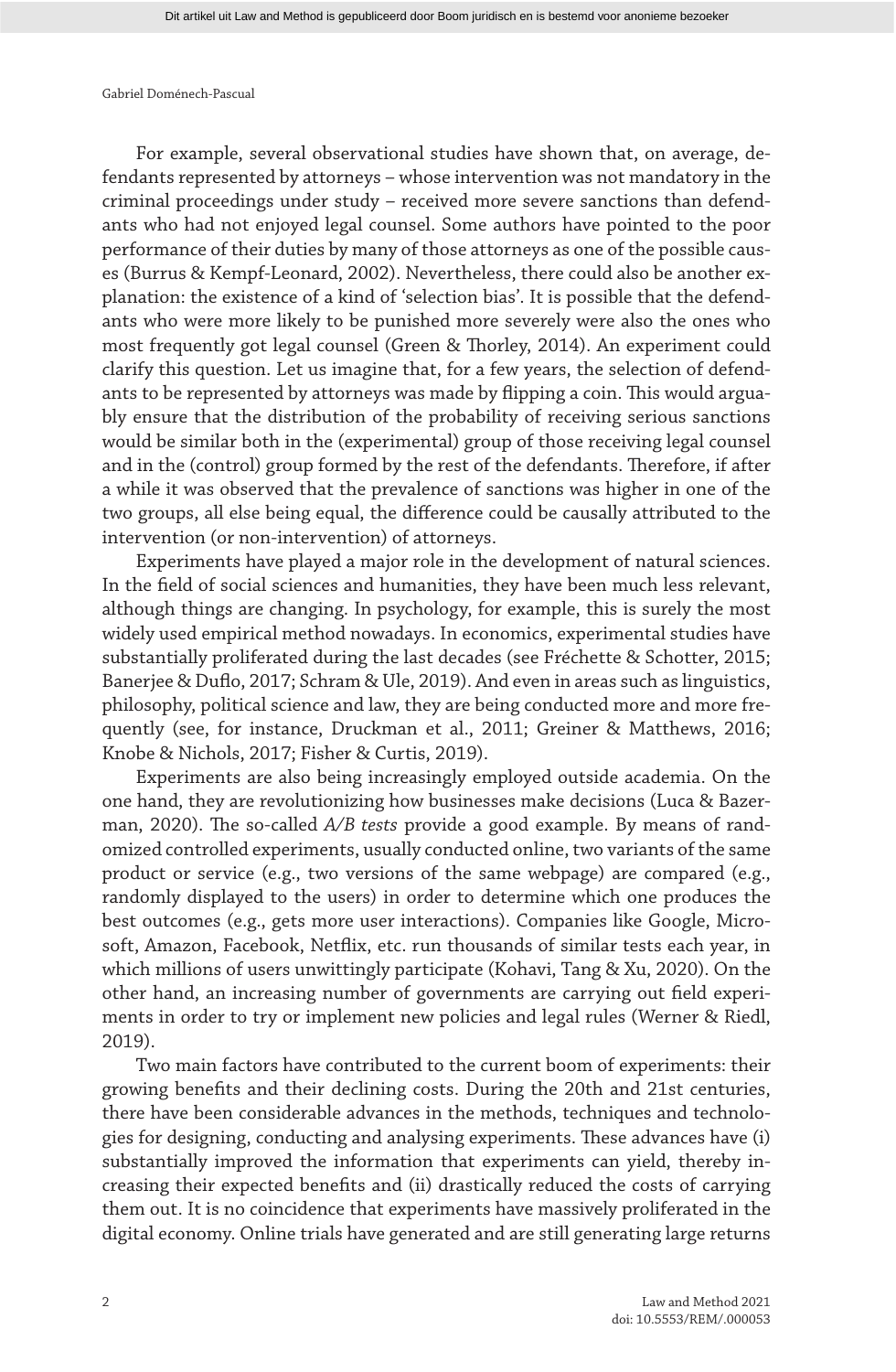for tech companies. The information on user behaviour produced by means of tests where high numbers of individuals participate is very reliable and useful for these firms, whereas the marginal cost of carrying those tests through the internet is very low.

In this article, we study a peculiar type of experiments, which we call 'empirical legal thought experiments'. After defining them (Section 2), we show why these experiments might be useful for the practice and theory of law (Section 3), what are the principles for conducting good empirical legal thought experiments (Section 4) and how the law deals with them (Section 5).

#### **2. Definition of Empirical Legal Thought Experiment**

There is no consensus about how to define a 'thought experiment'. There is an extremely diverse set of activities that might warrant and actually have been given that label (Stuart, 2020, 3). However, we can agree that all thought experiments share at least the two following common features: first, they are carried out in the imagination, in the 'laboratory of the mind'; second, a hypothetical scenario is thought, and a question related to it is asked, whose nature often depends on the area of knowledge involved. In both natural and social sciences, the question is usually what would happen in the situation described (i.e., an empirical question). In metaphysics, epistemology and philosophy of language, it is often asked how we should describe what would happen in that scenario (conceptual question). In ethics and aesthetics, the question is how to evaluate what would happen there, or what we should do (axiological or normative question) (Gendler, 2000, 25).

We are interested in empirical questions. For the purposes of this article, we define empirical thought experiments as the kind of scientific experience that takes place in an imaginary scenario, where some change is provoked and its outcome observed and interpreted with a cognitive aim. The term 'empirical thought experiment' (coined by Buzzoni, 2010) might seem a *contradictio in terminis*, but it is actually not. It arguably makes sense to call empirical those thought experiments that (i) try to test an *empirical hypothesis* (ii) by using pre-existing *empirical evidence* and (iii) might be useful to *prepare a real experiment*, insofar as they have the same purpose and logical structure as real experiments (Buzzoni, 2010). Moreover, this term enables us to distinguish such thought experiments from those aimed at testing conceptual, normative or axiological hypothesis.

Thought experiments are ubiquitous. They have been widely used by countless authors, from ancient times to the present, and have had an extraordinary impact in the development of virtually all sciences and humanities (see Frappier, Meynell & Brown, 2013; Stuart, Fehige & Brown, 2018).

In physics, we find, among many others Galileo's leaning tower of Pisa; Newton's rotating bucket and cannonball; Einstein's box and trains; Heisenberg's microscope; Schrödinger's cat, etc. (see Brown, 1993; Genz, 1999; Kühne, 2005). In philosophy, we have Searle's Chinese room; Nagel's bat; Wittgenstein's beetle-in-abox; Putnam's twin earth, etc. (see Häggquist, 1996; Behmel, 2001).

Many of the greatest works of political philosophy have been built upon 'macro thought experiments', such as Plato's Republic; Hobbes's state of nature; Rosseau's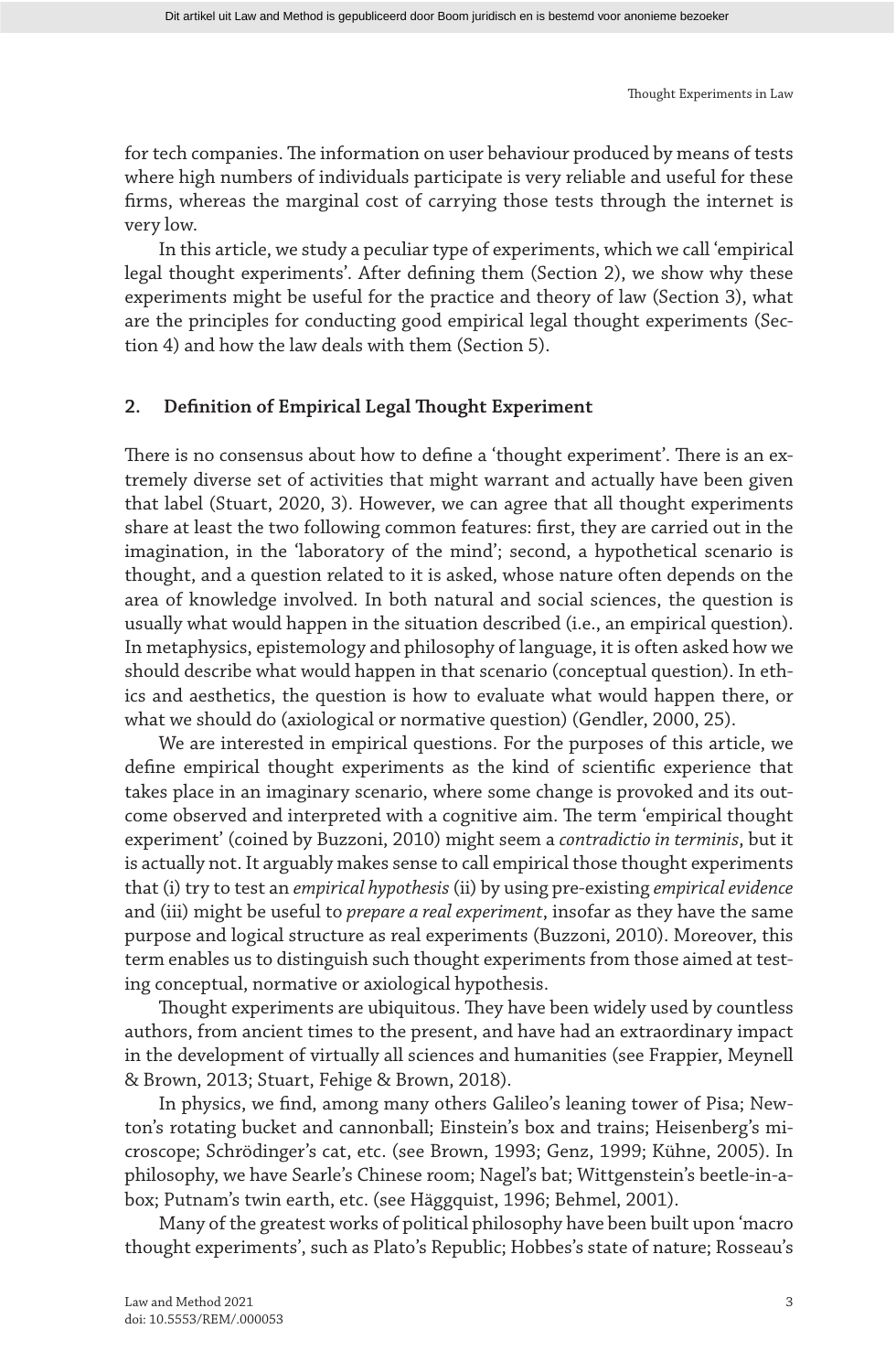social contract; Rawls's original position and veil of ignorance, etc. (Miscevic, 2018).

In the field of ethics, we have, to cite only a few Foot and Thomson's trolley problem; Thompson's violinist; Nozick's utility monster; Carneades's plank; Fuller's Speluncean explorers; Singer's drowning child, etc. (Brun, 2018). The first formulation of the Kantian categorical imperative – act according to that maxim of your will that can always be valid at the same time and without contradiction as a universal law – is nothing else but a rule whose application requires carrying out a thought experiment, which involves comparing different possible states of the world and, in particular, checking in our imagination if the maxim of our will is susceptible to being generalized universally (Parfit, 2011, 285, 328, 329).

It has been argued that thought experiments are uncommon in economics (Shabas, 2018, 171). The formal models contained in most theoretical papers would certainly share some common features with thought experiments: (i) both describe an idealized and hypothetical scenario; (iii) there is a manipulation in it; (iii) the outcomes of this manipulation are observed and (iv) the aim is to explain real phenomena (Thoma, 2016). However, they also differ in various ways. Thought experiments take place purely in the imagination, and they need to be 'visualisable' in order to 'engage intuitions that are fairly universal'. They describe situations and employ reasoning patterns that are familiar to 'real people' and, therefore, the results are plausible, intuitive and credible for them. Formal models, on the contrary, represent highly abstract scenarios that are very hard to imagine, and their results are not derived by intuition, but 'by calculation, using pen and paper or a computer' (Thoma, 2016).

We do not agree with this opinion. As other authors have noted, the mental manipulation of the models that are widely used in economics might be considered as thought experiments. The same would apply to 'simulation experiments', which 'rest on automated iterations of formal algorithms' (Lenhard, 2018, who holds a different opinion). 'Thought experimenting is a form of mental modeling … a species of reasoning rooted in the ability to imagine, anticipate, visualize, and re-experience from memory' (Nersessian, 2018, 309-310). Models build mental environments, imaginary worlds. These theoretical constructions represent social interactions by means of a set of variables and the relationships between them. By manipulating – in our minds – one of these variables or relationships, models allow us to isolate and explore their 'causal' effects on the other variables (see Mäki, 2005; Reiss, 2013; Rodrik, 2015, 21-25). There is not a difference of nature between formal models and 'classical' thought experiments. They are instances of the same thing. There is only a difference in the degree of abstraction, accuracy and logical consistency with which the hypothetical problem is described and the results are derived. Formal models represent problems in a very general, concise, unambiguous, transparent, rigorous and accurate way. And once the assumptions of the model are formulated in this way, the 'machinery of the mathematics' helps to draw logically consistent and accurate inferences, which could not be obtained without them (Hartmann & Sprenger, 2011). The disadvantage of these models is that they are less visualisable and understandable by 'normal people' than typical thought experiments. That is why many economics (e.g., law and economics) pa-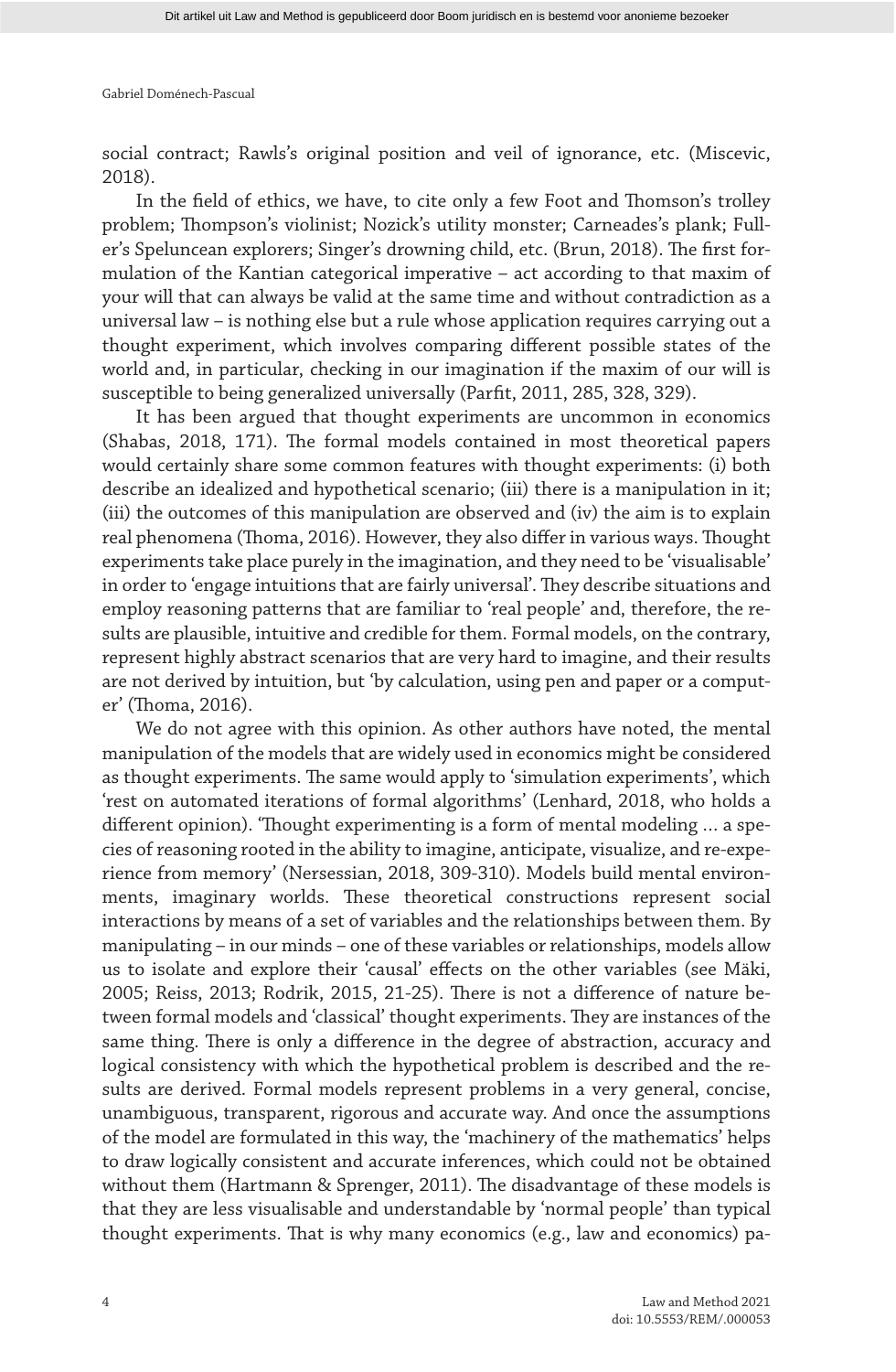pers try to get the best of both worlds: they contain mathematical models in addition to examples that illustrate and help to understand them.

Countless thought experiments can also be found in legal theory. Let us remember, for instance, the Holmes's bad-man theory:

if you want to know the law and nothing else, you must look at it as a bad man, who cares only for the material consequences which such knowledge enables him to predict, not as a good one, who finds his reasons for conduct, whether inside the law or outside of it, in the vaguer sanctions of conscience. (Holmes, 1897, 459)

Let us also recall the method Jhering (1891, 323) claimed to use in order to make himself clear about the raison d'être of any legal institution: 'I think what would happen if that institution did not exist, and see what then becomes of the law in practical terms: the gaps that arise show me what the institution is there for'.1

Thought experiments are pervasive in the practice of law as well. For instance, when determining causation, courts often apply the so-called but-for-test, which entails a counterfactual thought experiment. Under this test, someone's conduct is to be considered the cause of an event if, but for that conduct, the event would not have occurred. 'The test instructs the factfinder to recreate an imaginative past, in which the factfinder eliminates the [conduct] and plays out an alternative (counterfactual) history' (Strassfeld, 1992, 346). Courts also conduct similar counterfactual inquiry when determining tort compensation. 'At the bottom, all determinations of tort damages imply a comparison between the actual world and a counterfactual one in which the defendant had not injured the plaintiff' (Strassfeld, 1992, 346). Another example is the 'Manhart test', applied by the Supreme Court of the United States of America to examine whether there is discrimination on the grounds of sex. It asks 'whether the evidence shows treatment of a person in a manner which but for that person's sex would be different'.2 Similarly, when examining whether procedural irregularities justify the annulment of a (legislative, administrative or judicial) decision under review, courts apply some kind of 'harmless error rule'. According to one of the several versions of this rule, 'an infringement of [procedural] rights results in the annulment of the decision taken at the end of the … procedure at issue only if, had it not been for such an irregularity, the outcome of the procedure might have been different'.3

<sup>1</sup> '*Ich denke es mir hinweg und sehe zu, was dann in praktischer Beziehung aus dem Recht wird – die Lücken, die sich ergeben zeigen mir, wozu das Institut da ist.'*

<sup>2</sup> *City of Los Angeles, Department of Water and Power v. Manhart*, 435 U.S. 702, 711 (1978). *See* Dembroff, Kohler-Hausmann and Sugarman (2020).

<sup>3</sup> *Kamino International Logistics BV and Datema Hellmann Worldwide Logistics BV,* Judgment of the European Court of Justice of 3 July 2014, Cases C-129 and 130/13, ECLI:EU:C:2014:2041, paragraph 79.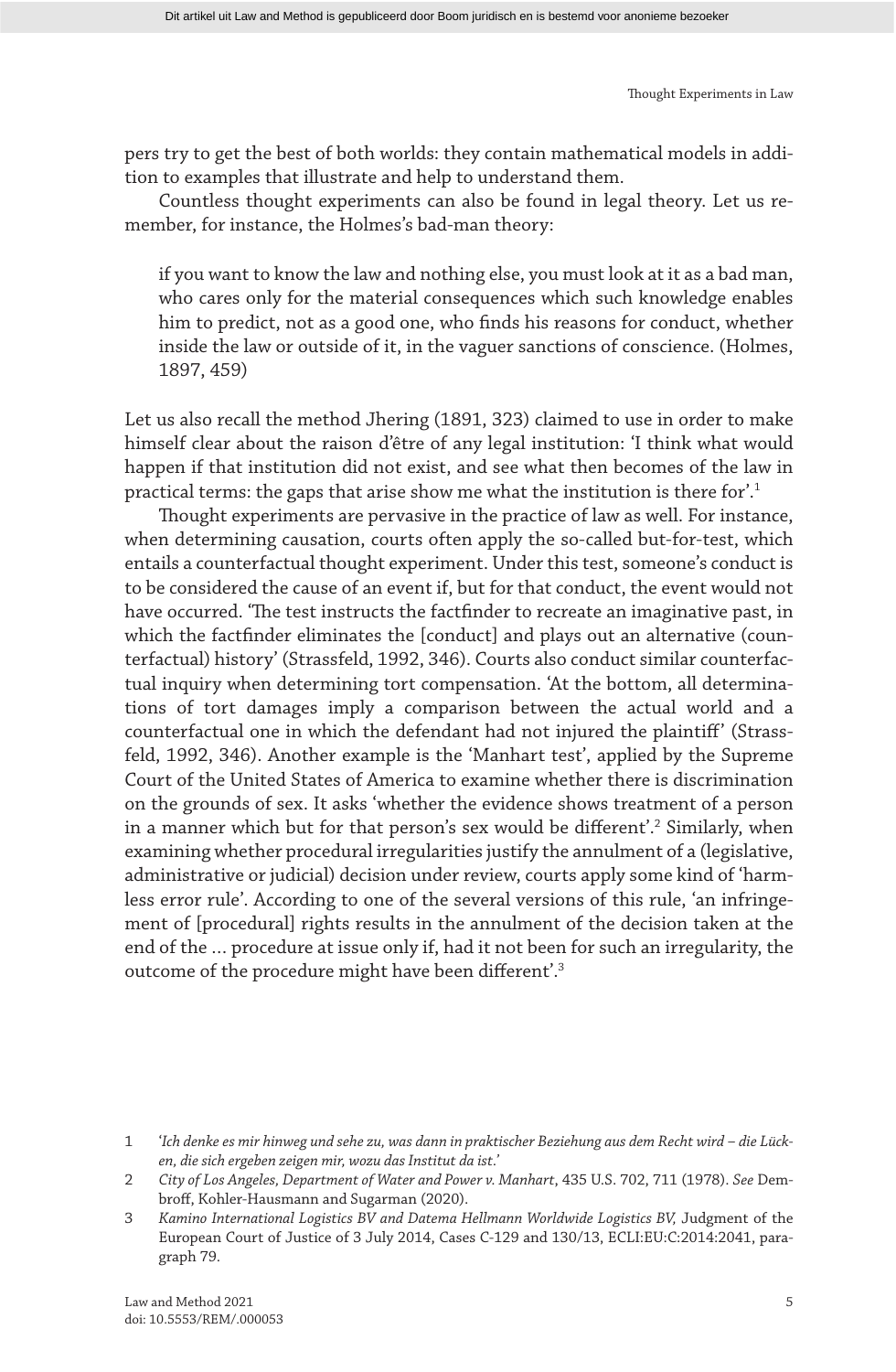In spite of such pervasiveness, this method has hardly been analysed by legal scholars (however, see Mitchell, 2004;<sup>4</sup> Del Mar, 2018a, 2018b, 2020<sup>5</sup>). The present article tries to contribute to this analysis, by focusing on what might be called 'empirical legal thought experiments', which we define as those though experiments where a legal change is made, and its outcome observed and interpreted. Here we use both the terms 'legal change' and 'outcome' in a very broad sense. The former includes any variation in the world of legal phenomena: laws, statutes, administrative decisions, judicial decisions, contracts, testaments, how any of them are interpreted or applied, etc. The term 'outcome' refers to any consequence that the legal change in question may produce on social reality, namely, how it will influence, either directly or indirectly, the behaviour of the people actually or potentially affected by that variation; how legislatures, administrative authorities and courts will react to it; what will be the impact of those conducts on certain interests; whether and to what extent those changes will increase or decrease individual and social welfare, etc.<sup>6</sup>

Let us note that both legal scholars and legal practitioners sometimes conduct thought experiments that are not intended to immediately answer empirical questions, but conceptual or normative ones, like, for instance the following: In the light of some outlined facts, did Titius conclude a contract? Did he obtain an unjust enrichment? Should he be held liable for having caused an accident? Should torture be allowed under certain conditions? A famous example of a normative legal thought experiment is Mrs. Sorenson's case on 'market share liability' presented by

- 4 Taking the Enron case as an example, Mitchell (2004) critically examines the use of single-case studies to develop causal explanations for legal events. He shows that such a method makes it necessary to conduct counterfactual thought experiments to test the causal hypothesis at issue. He also proposes several normative criteria to conduct these experiments, namely transparency; counterfactuality of the proposed antecedent; consideration of competing hypothesis; theoretical and statistical reasonableness of the proposed causal claim; cotenability and counterfactual minimalism and projectibility.
- 5 In his fundamental contribution, Del Mar (2020) examines how 'artefacts' and related processes of imagination are valuable in legal reasoning and, in particular, in adjudication, as they enable 'activities of inquiry' [i.e., they might provide useful information]. He defines artefacts as forms of language that signal their own artifice, thereby capturing our attention, and call on us to participate in activities and processes of imagination. Del Mar focuses on four types of artefacts: fictions, metaphors, figures and scenarios. The last would be the closest artefact to thought experiments. Del Mar defines scenarios as 'short, fictional narratives, which are crafted, e.g. by advocates, in order to show the absurdity of a rival argument, or by judges to test the implications of a certain proposed ruling'. '[B]y imagining with and thanks to scenarios, judges and others involved in the adjudicatory context can generate normative insight: they can generate insight as to what values, vulnerabilities and interests might be at stake in a case and in others potentially like it in the future.' Del Mar points out the epistemic importance of the emotions simulated and produced by scenarios: 'without experiencing emotions, or engaging in sensory or kinesic simulation, we would not be able to make insights into potentially relevant values, vulnerabilities and interests'. In fact, he considers that, '[i]n many respects, we can think of scenarios as "emotion experiments" rather than "thought experiments"'.
- 6 On the kinds of consequences of legal decisions, which eventually should be taken into consideration in legal reasoning by scholars, practitioners and decision-makers, *see* MacCormick (1983, 246-254); Mathis (2011, 5-6).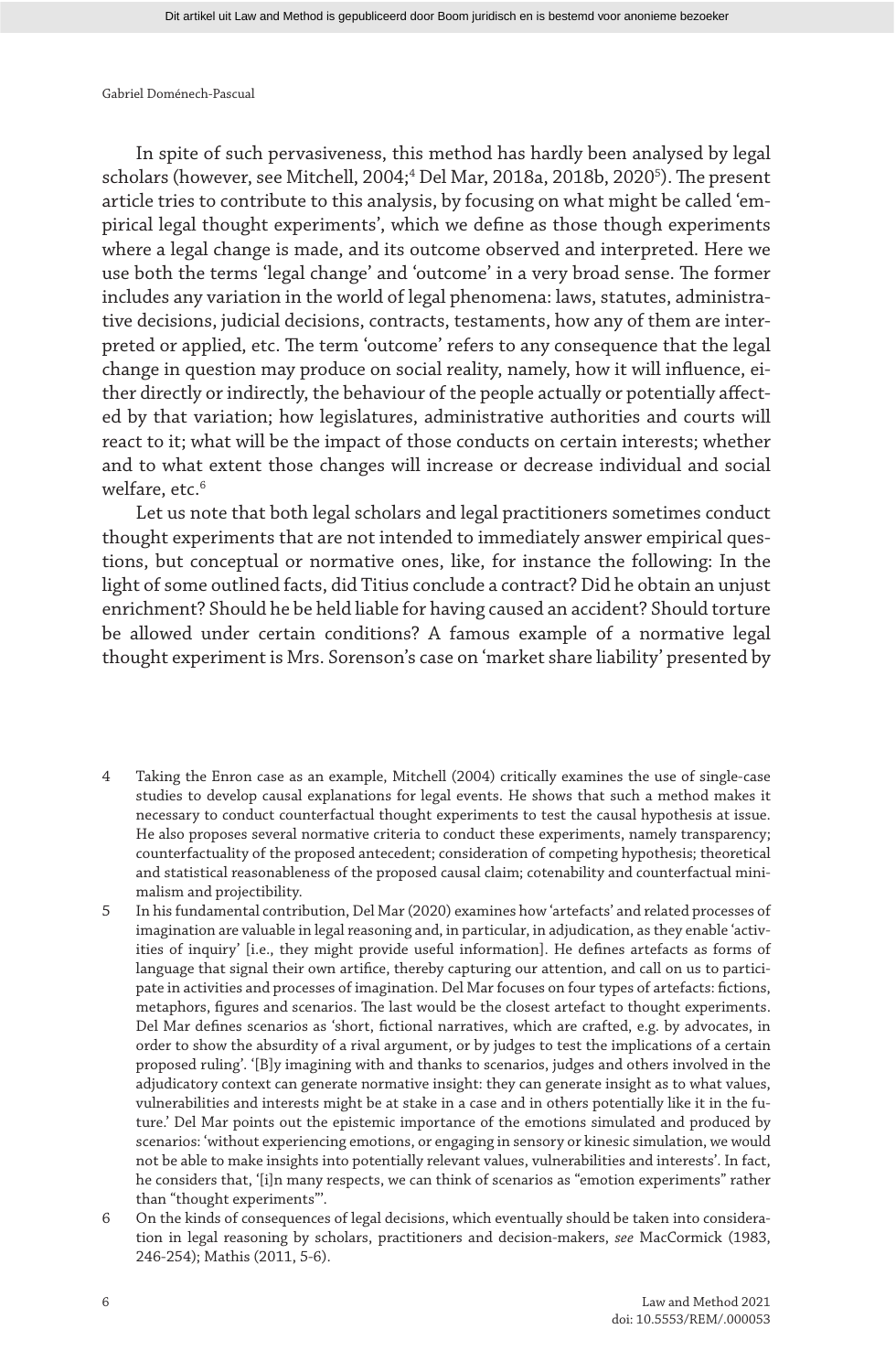Dworkin (2006, 143).<sup>7</sup> In the legal literature on causation, we find countless instances of conceptual thought experiments, where an imaginary case is described and the question of whether a certain person can be considered as having caused the harm at issue is raised (e.g., Hart & Honoré, 1985; Moore, 2009).

In the present article, we are not going to analyse normative or conceptual legal thought experiments, but only empirical ones. However, it must be noted that the lines between these three types are sometimes blurred. For instance, one could consider whether some hypothetical regulation constitutes an expropriation ('regulatory taking'). This might seem a conceptual thought experiment, but it also entails a normative one, insofar as the answer has legal implications, namely regarding whether the affected owners are entitled to compensation. Moreover, this answer may depend on the factual consequences such compensation might have, e.g., on the incentives it could create for owners in similar future cases.

# **3. Usefulness of Empirical Legal Thought Experiments**

*3.1 Legal Thought Experiments Are Necessary for Conducting Legal Real Experiments* It is said that thought experiments may serve different cognitive purposes: confirming or disconfirming hypothesis or theories; illustrating theoretical claims; generating new ideas; planning real experiments; substituting real experiments, when these are not possible or too costly to be carried out, etc.

We want to point out, first, that thought experiments are necessary for – and, in fact, always precede – real experiments. As Buzzoni (2018, 333, 334) has noted, the former are 'the condition of the possibility of [the latter] because, without the a priori capacity of the mind to reason counterfactually, we could not devise any hypothesis and would be unable to plan the corresponding real experiments that should test it'. 'All real experiments may also be thought of as realizations of thought experiments; conversely, all empirical thought experiments must be conceivable as preparing and anticipating real experiments.'

This point can be illustrated with the way in which Kahneman and Tversky produced their groundbreaking empirical research, which challenged the rationali-

7 'Mrs. Sorenson suffered from rheumatoid arthritis and for many years took a generic drug – inventum – to relieve her suffering. During that period, inventum was manufactured and marketed under different trade names by eleven different pharmaceutical companies. In fact, the drug had serious and undisclosed side effects, of which the manufacturers should have known, and Mrs. Sorenson suffered permanent cardiac damage from taking it. She was unable to prove which manufacturer's pills she had actually taken, or when, and of course unable to prove which manufacturer's pills had actually injured her. She sued all drug companies who had manufactured inventum, together, and her lawyers argued that each of them was liable to her in proportion to its share of the market in the drug over the years of her treatment. The drug companies replied that the plaintiff's request was entirely novel and contradicted the long-established premise of tort law that no one is liable for injury he has not been shown to have caused. They said that since Mrs. Sorenson could not show that any particular defendant had injured her or even manufactured any of the inventum she took, she could recover against none of them. How should lawyers and judges decide which side – Mrs. Sorenson or the drug companies – is correct in its claims about what the law actually requires?'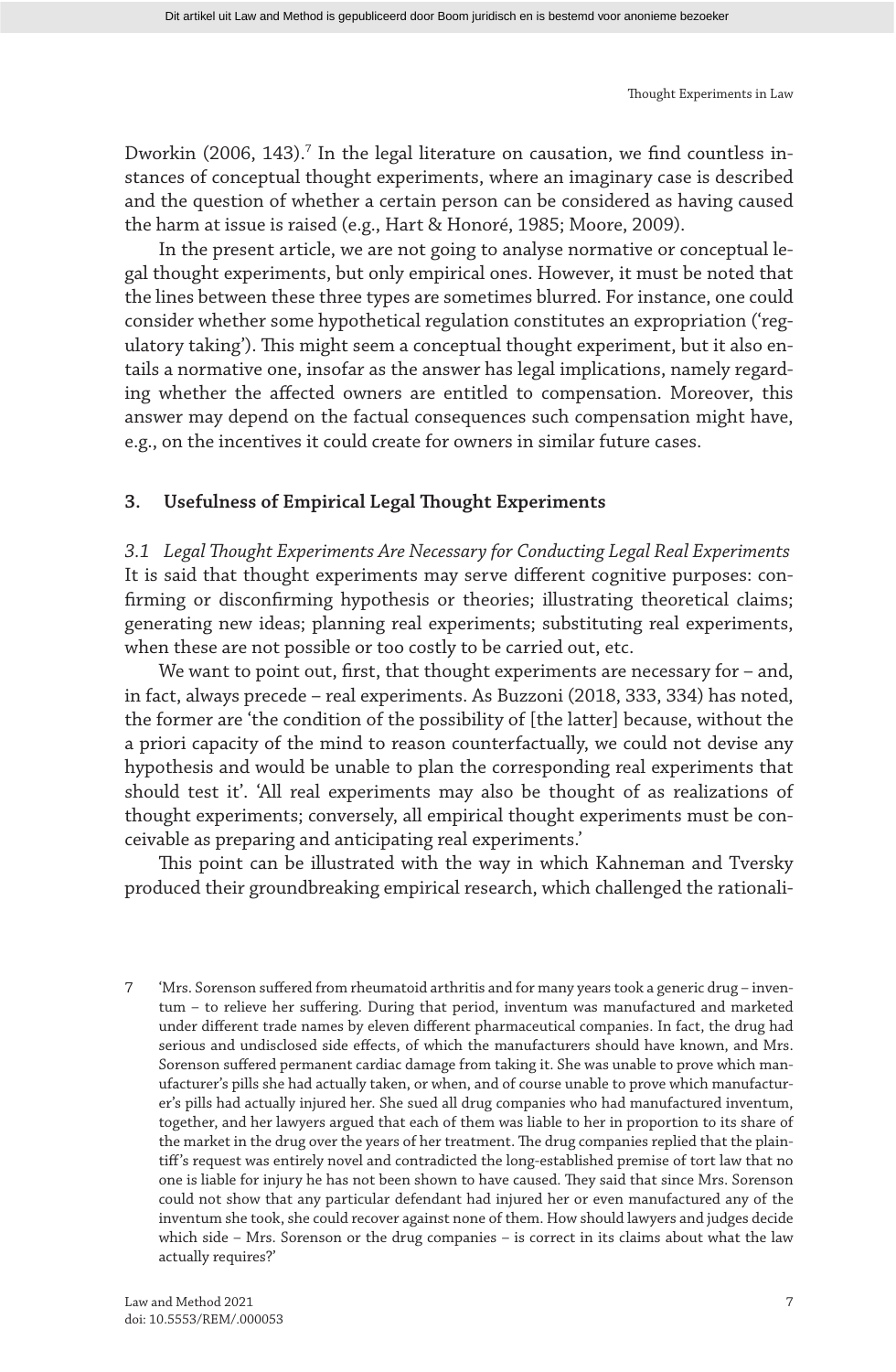ty assumption prevailing in modern economic theory, and revolutionized psychology, economics and other scientific disciplines. In Kahneman's own words,

Our method of research in those early Jerusalem days was pure fun. We would meet every afternoon for several hours, which we spent inventing interesting pairs of gambles and observing our own intuitive preferences. If we agreed on the same choice, we provisionally assumed that it was characteristic of humankind and went on to investigate its theoretical implications, leaving serious verification for later. This unusual mode of empirical research enabled us to move quickly. In a few giddy months we raced through more than twenty diverse theoretical formulations. (Kahneman & Tversky, 2001, X)

Therefore, the greater the relevance of real experiments, the greater the importance of the thought experiments that are to be carried out to plan, prepare and execute the former. And it must be noted that, as we have already seen, such relevance has increased substantially over the last few decades, both in legal theory and policymaking.

Legal phenomena are susceptible to being theorized from very different perspectives. Experiments can be useful for a given legal theory insofar as it is concerned with causal relationships between facts, which is not always the case. Empirical methods do not seem to make much sense, for example, in a 'pure theory of law à la Kelsen' (1960), nor in a theory focused almost exclusively on the exegesis of what the legislature wanted when passing a new law.

On the contrary, they might play a major role in those theories focused on the study of interactions between law and social facts. Experiments are especially useful within the framework of pragmatic, consequentialist or instrumental conceptions of the law, according to which legal rules are to be assessed in terms of their practical effects.<sup>8</sup> If we are interested in determining and understanding these effects, we could use this method with the aim of answering questions like the following: How might people respond to legal changes? How likely is that they respond in one way or another? To what extent do the consequences of a rule meet the preferences of the people involved?. Getting well-founded answers to these questions is of capital importance not only to understand the meaning of the legal rules under consideration, but also to evaluate the possibility of interpreting, applying and modifying them.

It is thus no surprise at all that the number of both laboratory and field experiments carried out by law and economics scholars has increased considerably over the past few years (see Arlen & Talley, 2008; Hoeppner, 2014). One of the main undertakings of law and economics is the application of economic theory and methods to explain, predict and assess the effects of legal rules, and real experiments can be very useful to develop and test theories about how people respond to those rules.

<sup>8</sup> On consequentialism in legal reasoning and in law, *see, e.g.*, MacCormick (2005, 101-120); Mathis (2011). On pragmatism in law and adjudication, *see, e.g.*, Posner (1995, 387-405; 1996, 2004); Haack (2005).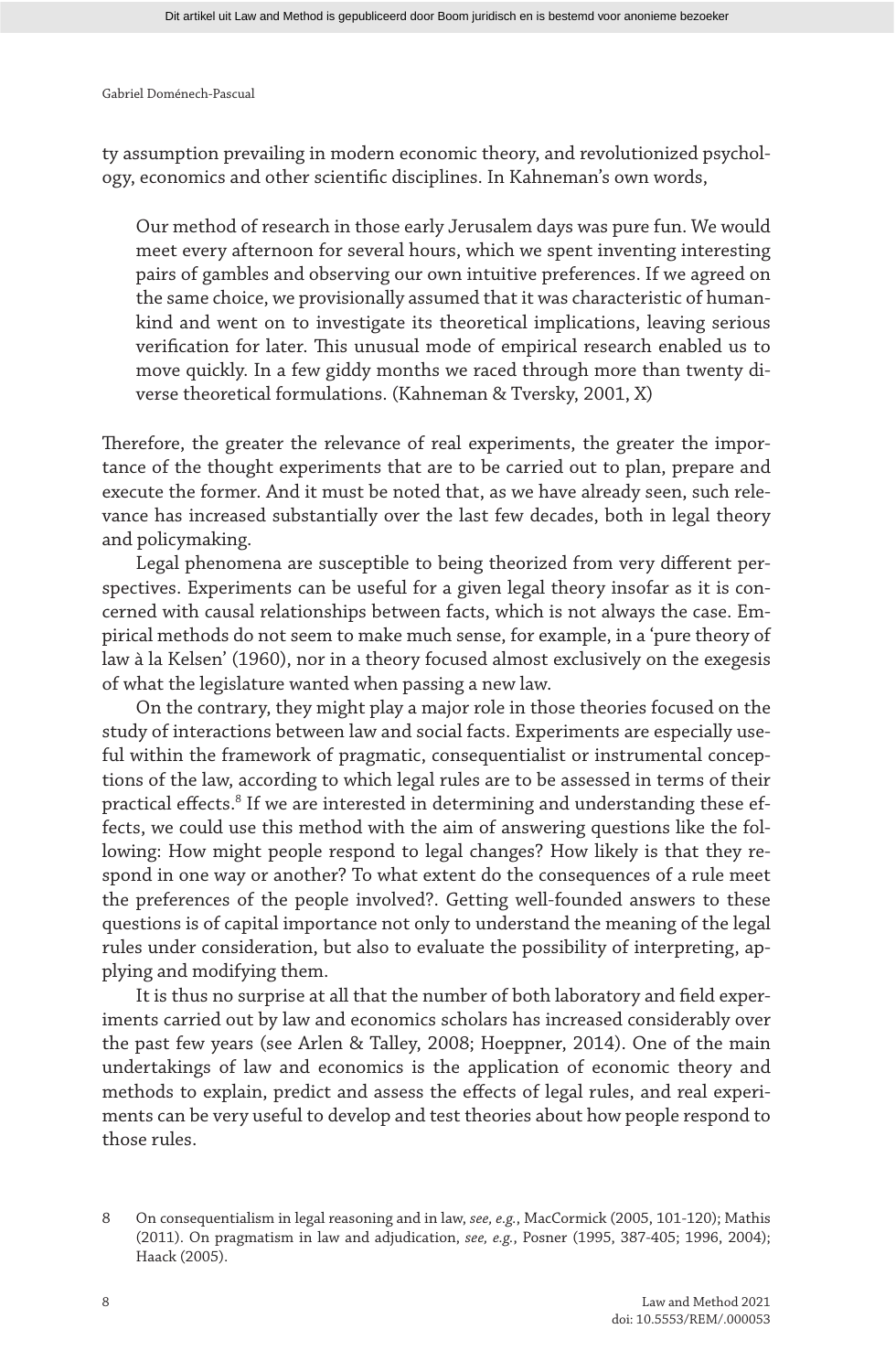Something similar applies to policymaking and legislation. In order to strike a fair balance between all the legitimate interests at stake, legislatures and governments need information, as robust and reliable as possible, about the impact their policies might have on those interests. This information can be provided by either laboratory or field experiments conducted by those authorities. They can try out the legal rules or regulations at issue on a small scale and for a limited period, observe the outcomes and assess them, with the aim of finding the best solutions, which could be established more permanently. In addition to generating information, experimental regulations may facilitate legal changes by luring their opponents into a compromise, given the limited scope – *ratione temporis* and, eventually, *ratione materiae* and *ratione personae* – of the rules that are being tried out (see Mader, 1988; Horn, 1989; Morand, 1993; Maaβ, 2001; Hummel, 2003; Doménech Pascual, 2004, 2005; Abramowicz, Ayres & Listokin, 2011; van Gestel & van Dijck, 2011; Gubler, 2014; Ranchordas, 2014).

# *3.2 Usefulness of Independent Empirical Legal Thought Experiments*

Real experiments provide more reliable information than thought experiments, but they are also more expensive or, sometimes, even impossible to conduct. That is why it is often not worth the effort to perform the former, but just to carry out 'independent' thought experiments, which are not intended to plan and execute any posterior real test.<sup>9</sup>

It must be pointed out that empirical thought experiments might still provide valuable information, that is to say, improve our understanding of legal phenomena. One of the most debated philosophical questions about these experiments is how they can increase understanding (Stuart, 2018) and generate new empirical knowledge, despite not involving new experience. It has been argued, in this regard, that thought experiments are arguments. They rearrange, reconfigure or extend pre-existing knowledge or data that we already have (Norton, 1991; Nersessian, 2018). 'In thought experiments we gain new information by rearranging already known empirical data in a new way and drawing new inferences from them or by looking at these data from a different and unusual perspective' (Brendel, 2004, 95; see also Brendel, 2018). They have been thus characterized as 'intuition pumps' (Dennett, 2013), that enable us to extract information from 'our heads'.

In a similar vein, it has been stated that thought experiments

anticipate a hypothetical experimental situation so that, on the basis or previous knowledge, we are confident that certain interventions on the experimental apparatus will modify some of its aspects (or variables) with such a degree of probability that the actual execution of the experiment becomes superfluous. (Buzzoni, 2013, 97)

9 As Buzzoni (2018, 335) points out, 'many thought experiments are as important as they are exactly because we are either technically incapable of realizing them or unwilling to carry out the corresponding real experiments, even though we have good reasons to regard them as in principle realizable'.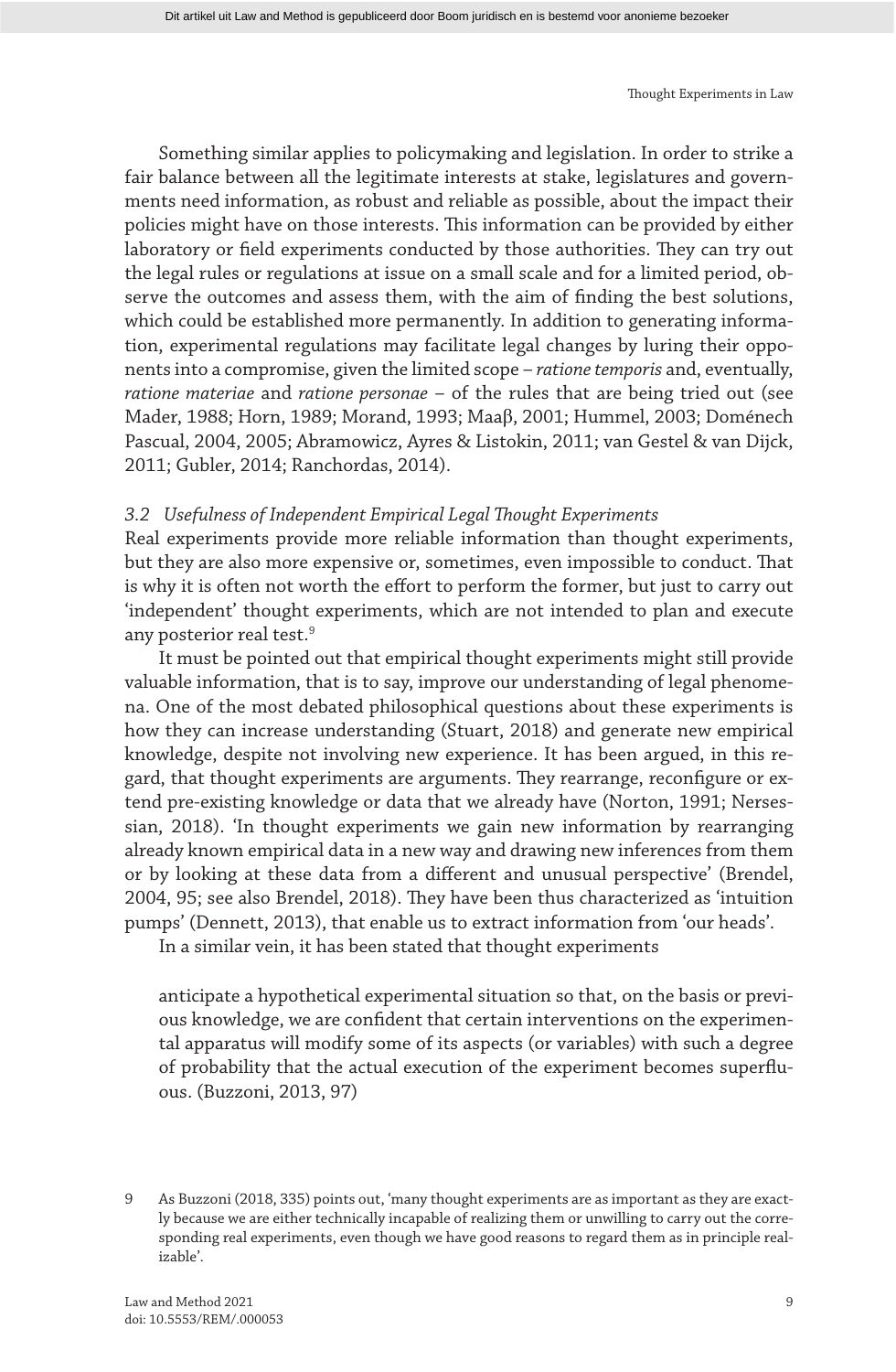They are 'scientifically useful and reliable because we presuppose that, if they were realized, the sequence of events that they describe according to causal connections which we assume to be operative in the real world, would occur in the way they anticipate, and would lead to the consequences that they predict' (Buzzoni, 2018, 335). Both types of experiments are therefore complementary, as that 'previous knowledge' or 'causal connections which we assume to be operative in the real world' come mostly from experimental evidence.

Some authors have raised the objection that we cannot learn anything from imagination, as we consciously and deliberately control what goes into the content of any act or process of imagining. However, as Del Mar (2020) has noted, we might be surprised by and learn from imagination [e.g. a thought experiment], because 'there are less-than-conscious and less-than-deliberate aspects' in these acts and processes.

Besides being much less costly than real experiments, 'independent' legal thought experiments may thus still be useful for both legal theory and practice. If properly designed, they can extract valuable information from previous theories and empirical evidence. The better both the experiment and this background knowledge are, the better that information might be.

That is why, nowadays, empirical legal thought experiments can arguably provide more robust information than ever. The explanation is simple. Thanks to the development of several disciplines (law and economics, behavioural law and economics, sociology of law, empirical legal studies, political science, etc.), our 'background' knowledge about the real effects of legal rules has never been as broad, profound and supported by empirical evidence as now. This can make the thought experiments based on it also more reliable than ever. And we may well expect that this reliability will continue to increase, as said background knowledge will continue to improve over the coming decades.

Unfortunately, many legal scholars and practitioners (judges, lawyers, legislators, etc.) still have an overly formalistic conception of law, and do not always consider sufficiently the practical effects of legal rules. They therefore do not carry out as many thought experiments as they probably should. Sometimes, when evaluating legal solutions, they do not try to imagine the real consequences to which they could lead. Other times, they do consider those effects, but in a superficial and myopic way, without taking sufficient account of previous theoretical and empirical studies that would allow them to improve the accuracy of their predictions in that regard.

# **4. Principles of Good Empirical Legal Thought Experiments**

Real experiments are realizations of thought experiments. Therefore, both have the same structure, i.e. the same operational–methodological traits: both ask questions about the observable reality and its 'laws'; both try to answer those questions by observing what happens if we modify some variables in a controlled way and a given scenario, with the aim of establishing whether there is a relation of dependence between them; both do that in an idealized way, so that the meaning of both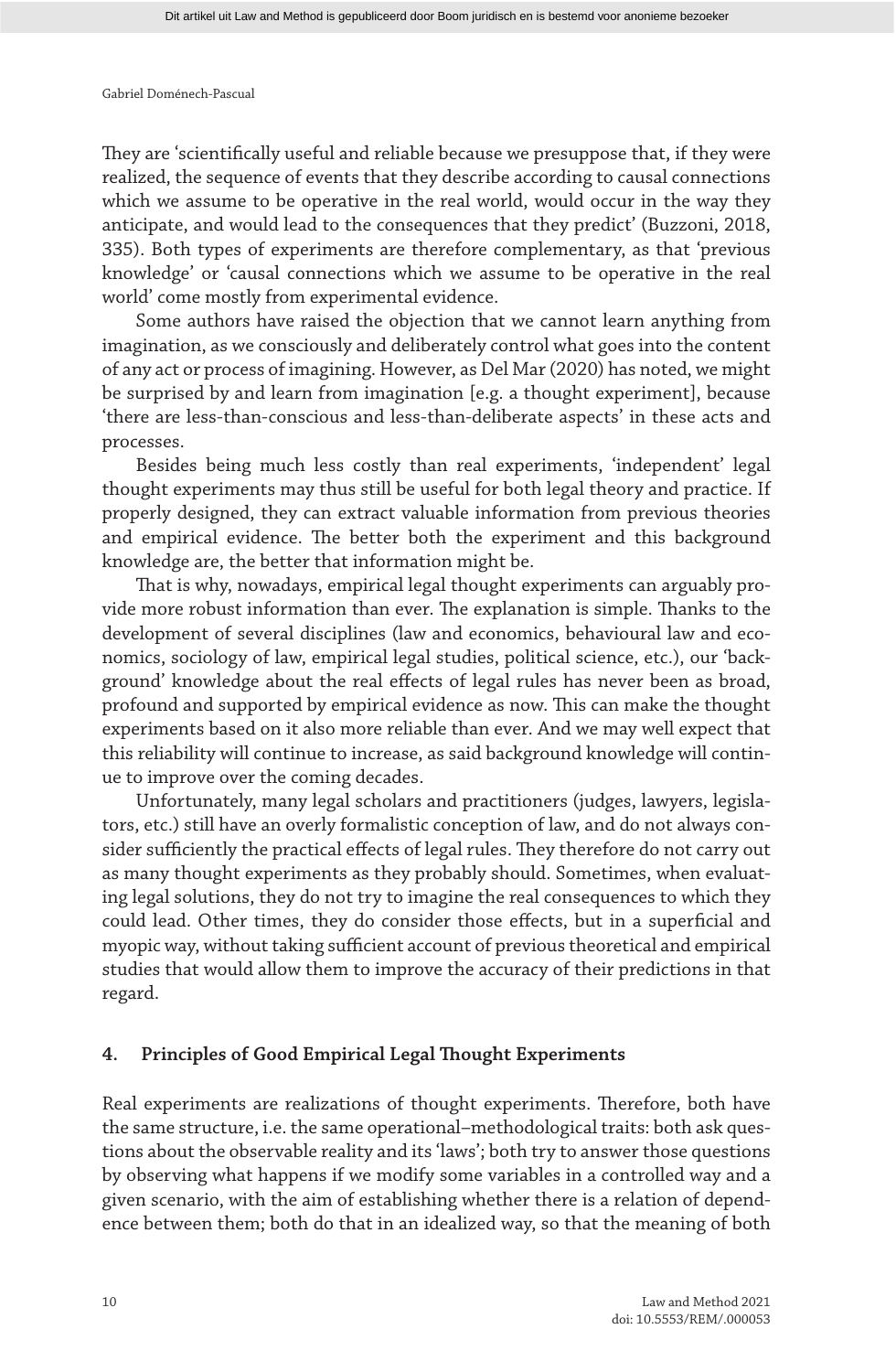must always be interpreted, etc. (Buzzoni, 2013, 97-98).10 Hence, the principles for the former experiments might be applied to the latter ones (Wilson, 2016; Stuart, 2020).

# *4.1 Simplicity*

Thought experiments, like models, are *idealizations* (Reiss, 2018). They represent the reality in a simplified way, by means of a few variables and assumptions. Simplification is useful and even necessary in order to 'identify a cause-effect relationship by isolating it from other confounding factors' (Rodrik, 2015, 180). It must be underlined that there is no unique correct way of representing reality in that regard. It all depends on the purpose of the experiment, on which theory it tries to test, on which causal relationships it aims to illustrate, establish or refute, etc. These experiments do not try to explain the whole reality, but only isolate one causal relationship, often the 'critical' or 'dominant causal mechanism or channel at work' in some phenomenon (Rodrik, 2015, 85). Therefore, the degree of simplification of legal thought experiments – i.e. the variables to be used and the assumptions to be made – depends crucially on their goal and, in particular, on the hypothesis at issue. In general, thought experiments should be as simple as possible. Additional variables or complications ought to be introduced into them only if they are strictly necessary to test the target hypothesis. The commandment would be 'Make your model [i.e. thought experiment] simple enough to isolate specific causes and how they work, but not so simple that it leaves out key interactions among causes' (Rodrik, 2015, 213).

Let us illustrate this point with an example. In order to criticize the Posnerian thesis according to which economic efficiency explains tort law, Weinrib (1989, 506-509) points out that this thesis does not explain why the compensatory damages to be paid by the injurer equal the loss suffered by the victim. Posner, argues Weinrib, provides economic reasons for taking a sum of money from the injurer and giving it to the victim; this rule would induce the former to take efficient precautions, but he does not account for setting this sum at a level that makes the victim whole. With the aim of showing that this rule is not justified for efficiency reasons and, therefore, refuting the Posnerian explanation of tort law, he runs the following thought experiment:

Assume … that an expenditure by the defendant of \$ 100 will avert a \$ 1000 injury that has a 25% chance of occurring … we must ask what figure is such that a 25% chance of being liable to pay it will induce a rational actor to expend \$ 100. The answer is 'any figure over \$ 400'. A 25% probability of having to pay more than \$ 400 will induce a rational defendant to take precautions costing \$ 100.

<sup>10</sup> With regard to economic models, Rodrik (2015, 24) considers that 'the gulf between real experiments carried out in the lab (or in the field) and the thought experiments we call "models" is less than we might have thought'.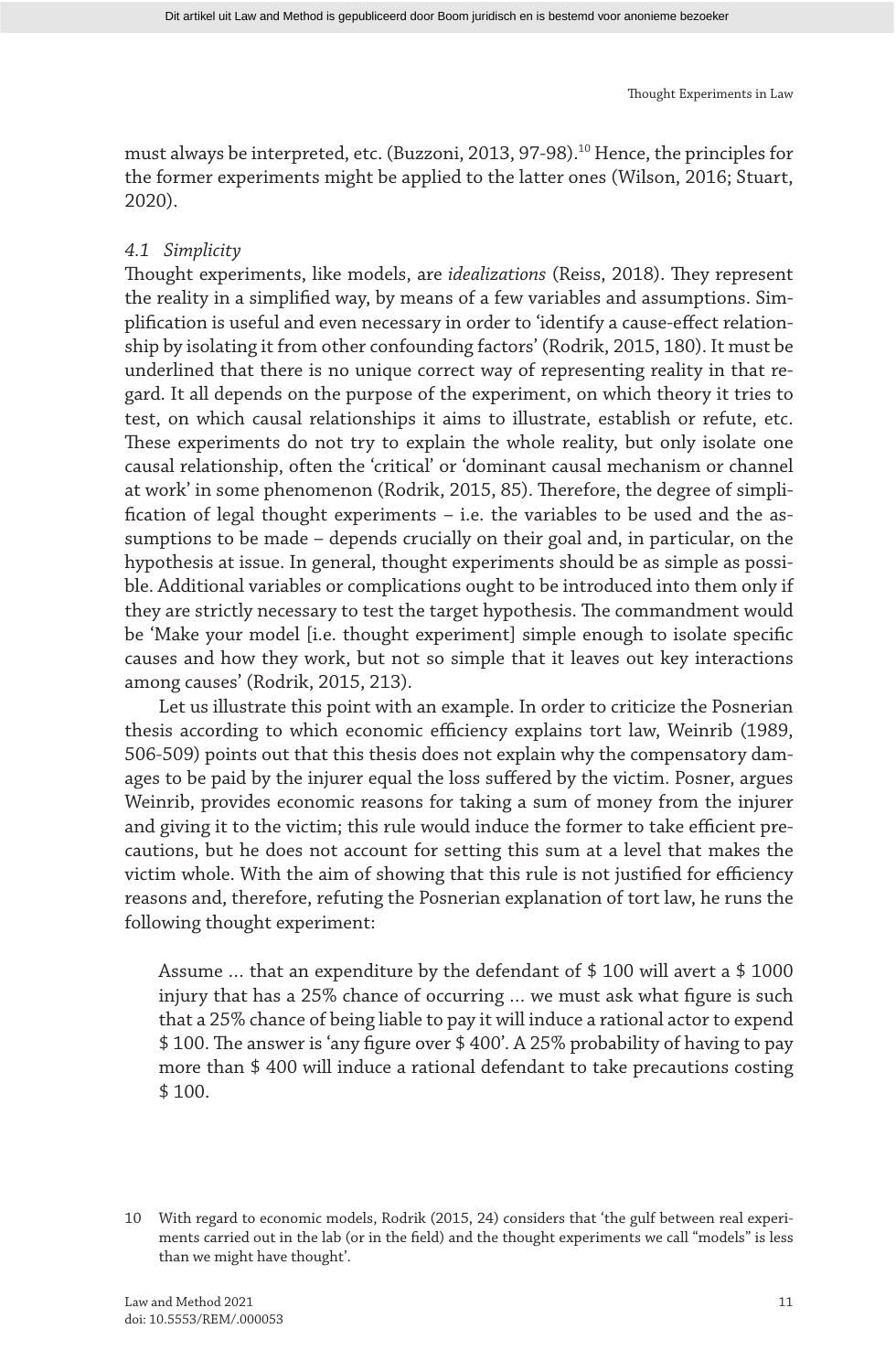Therefore, in order to induce potential injurers to take efficient precautions, it is not necessary to mandate damages equal to the victim's loss (here, \$ 1000), but damages of any sum greater than the costs of such precautions divided by the probability of causing an accident if they are not taken (here,  $$100 / 0.25 = $400$ ).

There are many simplifications and implicit assumptions in this argument: potential injurers are rational; they maximize their expected utility; they are not judgment proof, etc. One of these assumptions is really critical here:<sup>11</sup> potential injurers, victims and courts have perfect information. All of them accurately know the costs and benefits of precautions, the probability of causing an accident, the magnitude of the losses caused by accidents, etc. In reality, however, it rarely happens. They usually commit errors when estimating those factors. Once that unrealistic assumption is removed, one can see that there are good economic reasons for the abovementioned typical tort remedy, which is more efficient than that suggested by Weinrib.

Indeed, let us suppose that potential injurers make mistakes when calculating the probability of causing an accident. Some underestimate it by 0.05, whereas others overestimate it by 0.05. Note that if they were forced to pay \$ 401 in the event of an accident, no 'underestimator' would take efficient precautions (i.e. due care), since the private expected cost of omitting them  $(4.401 \times 0.2 = 4.802)$  would be less than that of taking them (\$ 100). Only 'overestimators' would do so, since only for them the expected cost of omitting them  $(\$401 \times 0.3 = \$120.3)$  would exceed that of adopting them (\$ 100). On the contrary, if the typical tort remedy applies, every potential injurer will take due care. Even 'underestimators' will do so, since for them the private expected cost of omitting it (\$ 1000  $\times$  0.2 = \$ 200) is notably higher than that of taking it (\$ 100). One can see that this second thought experiment, based on more realistic assumptions than the former, supports the efficiency thesis.

# *4.2 Internal Validity. Consistency*

The internal validity of an experiment is the extent to which it enables one to make causal inferences, i.e. the extent to which it may rule out that the outcomes observed (variations in the dependent variables) are caused by factors (omitted variables) different from the experimental treatment (changes made in the independent variables). In order to ensure such validity, we need a control object, identical to the experimental object, where those changes are not made. The problem of experiments where the research subjects are real human beings is that there are no identical individuals, so that the differences observed in the experimental and the control objects after the modifications are introduced might be caused not by these modifications, but by the differences between the individuals, i.e. by omitted variables. In order to solve this problem, researchers use different techniques. For example, they experiment with sufficiently large samples or groups of individuals with similar characteristics. Moreover, subjects are allocated to the experimental or the control group randomly. It ensures that the distribution of omitted variables

11 As Rodrik (2015, 27) notes, 'an assumption is critical if its modification in an arguably more realistic direction would produce a substantive difference in the conclusion produced by the model'.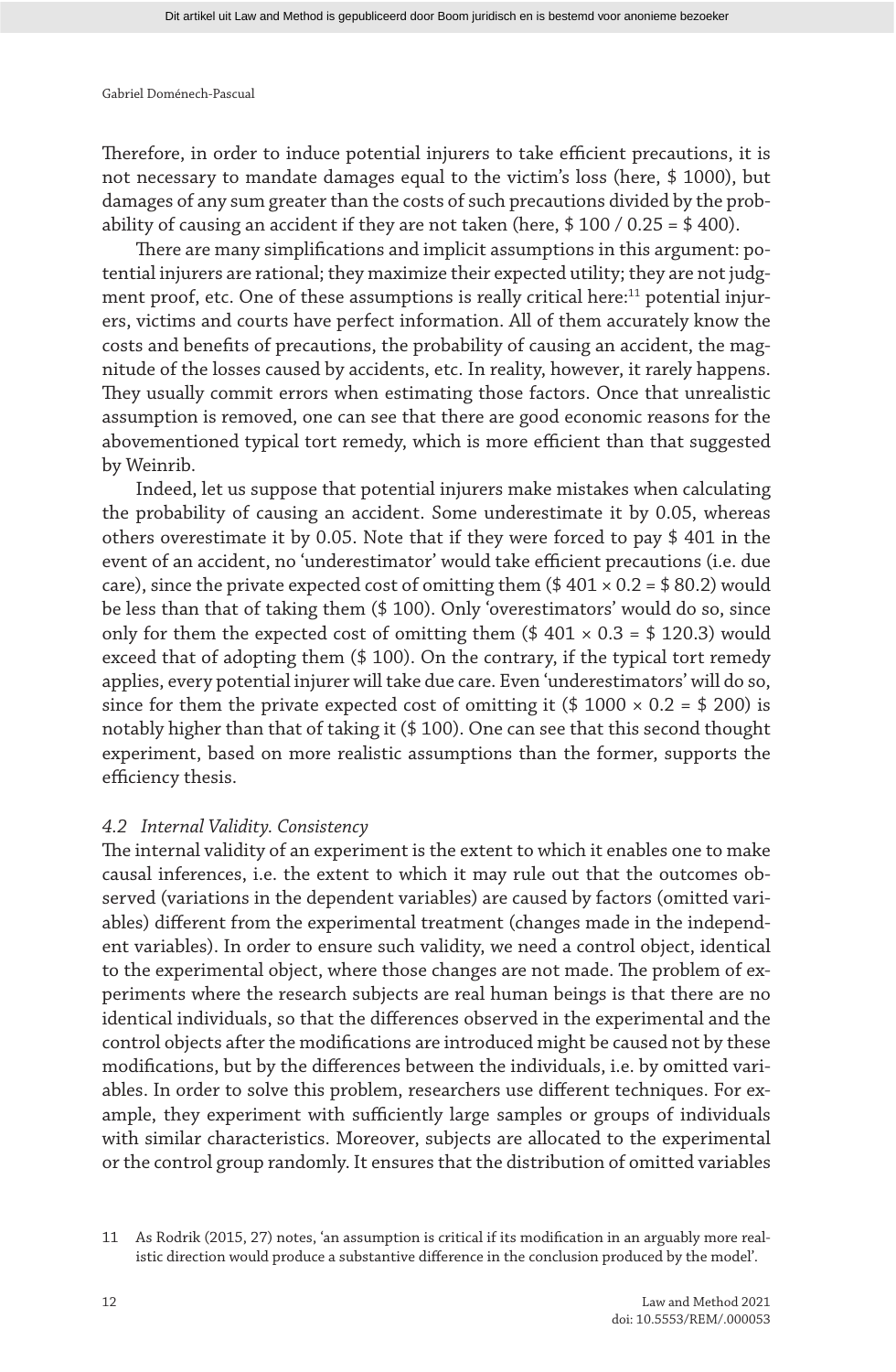tends to be similar in both groups and, therefore, that these variables do not influence the outcomes.

When conducting independent thought experiments, by contrast, we just may imagine that all the subjects involved are identical, if we so wish. This is a distinctive feature of this kind of experiments. That is why they do not need to be randomized in order to ensure their 'internal validity'. While real experiments are to be controlled by means of physical, often imperfect, manipulations, thought experiments employ assumptions in order to neutralize confounding factors and isolate causal relations. Here, the experimenter just assumes, either explicitly or implicitly, that the necessary conditions are met. That is why, paradoxical as it may sound, a thought experiment can usually provide more 'tight' controls and isolations than a real one, as in the former case these only need to be imagined (see Mäki, 2005, 308-309).

The most important requirement of thought experiments, when it comes to ensure their internal validity, is their consistency. The outcomes of the experiment are to be coherent with the assumptions – i.e. the background knowledge – explicitly or implicitly made by the experimenter. That is, those outcomes must logically follow from the experimental changes, given these assumptions.

This does not always happen. The intuitions thought experiments 'pump out' are not always reliable and correct, i.e. logically supported by the relevant assumptions and previous knowledge, but fallacious. The imaginary scenarios of these experiments are sometimes depicted in a such a – fancy, picturesque, embellished, unfamiliar, outlandish, ambiguous, distracting, tricky, etc. – way that they mislead us into producing intuitive but wrong answers to the questions being posed (Brendel, 2004; Dennett, 2013; Stuart, 2018, 290). Eliminating unnecessary complications and making the relevant assumptions explicit can help prevent this problem.

#### *4.3 Generalizability*

Given their stylization, both real and thought experiments pose similar problems of 'external validity'. This term refers to the extent to which the outcomes of an experiment conducted under some specific circumstances might be generalized, i.e. extended to other circumstances (e.g., people, situations, times, etc.). The more generalizable the results, the more useful the experiment.

This generalizability depends crucially on the resemblance between the conditions under which the experiment is conducted and the circumstances to which the conclusions of the experiment are extended. The more similar in their most relevant aspects those conditions and circumstances are, the more generalizable the experiment will be.

#### *4.4 Reproducibility*

Scientific research should be reproducible in order to ensure its reliability. This reproducibility refers to different aspects. Methods reproducibility 'refers to the provision of enough detail about study procedures and data so the same procedures could, in theory or in actuality, be repeated' by other researchers. Results reproducibility (or replicability) 'refers to obtaining the same results from the conduct of an independent study whose procedures are as closely matched to the original exper-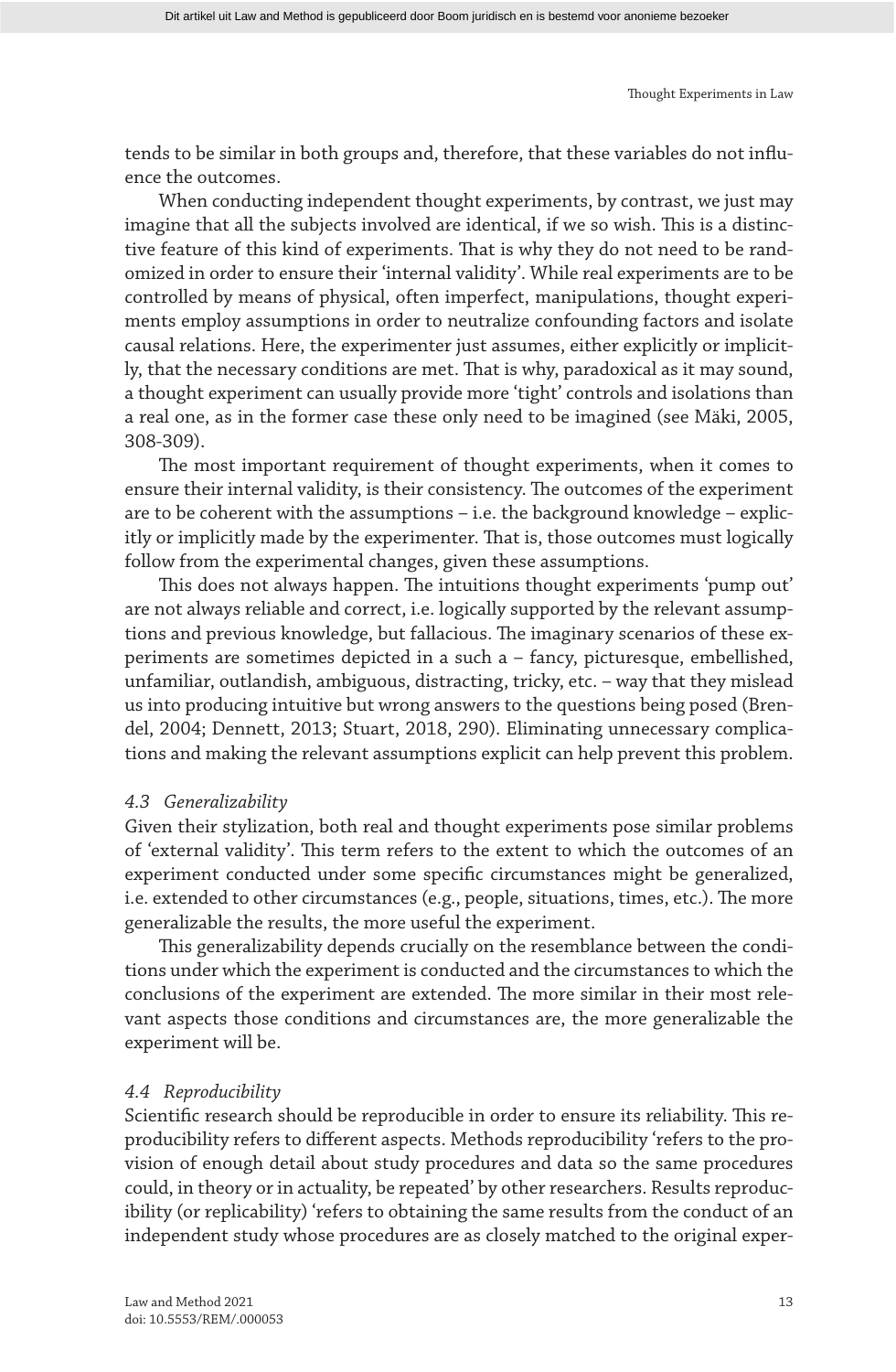iment as possible'. Inferential reproducibility refers to the 'drawing of qualitatively similar conclusions from either an independent replication of a study or a reanalysis of the original study' (Goodman, Fanelli & Ioannidis, 2016).

Empirical legal thought experiments should also be as reproducible as possible. The simpler the experiments are, the more clearly and precisely their conditions are spelt out and the better the background knowledge is, the more reproducible, reliable and compelling they will be. However, sometimes there is a trade-off between reproducibility and other principles, such as generalizability. For instance, when making some decisions, courts must consider how these decisions might affect certain rights and legitimate interests, given the specific circumstances of the case. If there are many interests at stake, the relevant circumstances are relatively complex and there is a great deal of uncertainty on the possible consequences of the decision at issue, the required thought experiment will inevitably not be very simple, reproducible and compelling. If it were, it would likely not be of much help in resolving the case.

#### **5. The Law of Empirical Legal Thought Experiments**

*5.1 Legal Principles, Proportionality and Empirical Legal Thought Experiments* The law sometimes prescribes that a thought experiment is to be conducted. This may happen either because a legal provision explicitly establishes so or because the experiment is necessary for the application of legal principles.

Indeed, when applying legal principles and the so-called proportionality test, legislators and courts often need to carry out experiments, which almost always are imaginary, since real experiments are generally too expensive. As Alexy (1994, 2000, 2017) has shown, legal principles might be conceptualized as optimization requirements, which demand that something valuable be realized to the greatest extent possible given the legal and factual possibilities. The proportionality test is a logical consequence of legal principles being such optimization requirements. It consists of three subprinciples: suitability, necessity and proportionality *stricto sensu*. The suitability subprinciple precludes the adoption of measures that obstruct the realization of at least one principle without promoting any legitimate goal. The necessity subprinciple precludes the adoption of suitable measures that obstruct the realization of at least one principle if there is another measure that is at least equally suitable to promote the same legitimate goal, while undermining the realization of that principle to a lesser extent. According to the subprinciple of proportionality *stricto sensu*, the benefits of promoting the legitimate goal must exceed the costs of non-satisfaction for the principle at issue. Alexy considers that the subprinciples of suitability and necessity refer to optimization relative to the factual possibilities of satisfaction, whereas the subprinciple of proportionality *stricto sensu* concern the legal possibilities, which are determined essentially by opposing legal principles.

It must be noted, first, that the first two subprinciples preclude the adoption of Pareto inefficient measures, while the third one arguably precludes the adoption of Kaldor-Hicks inefficient measures. Second, we want to point out that all three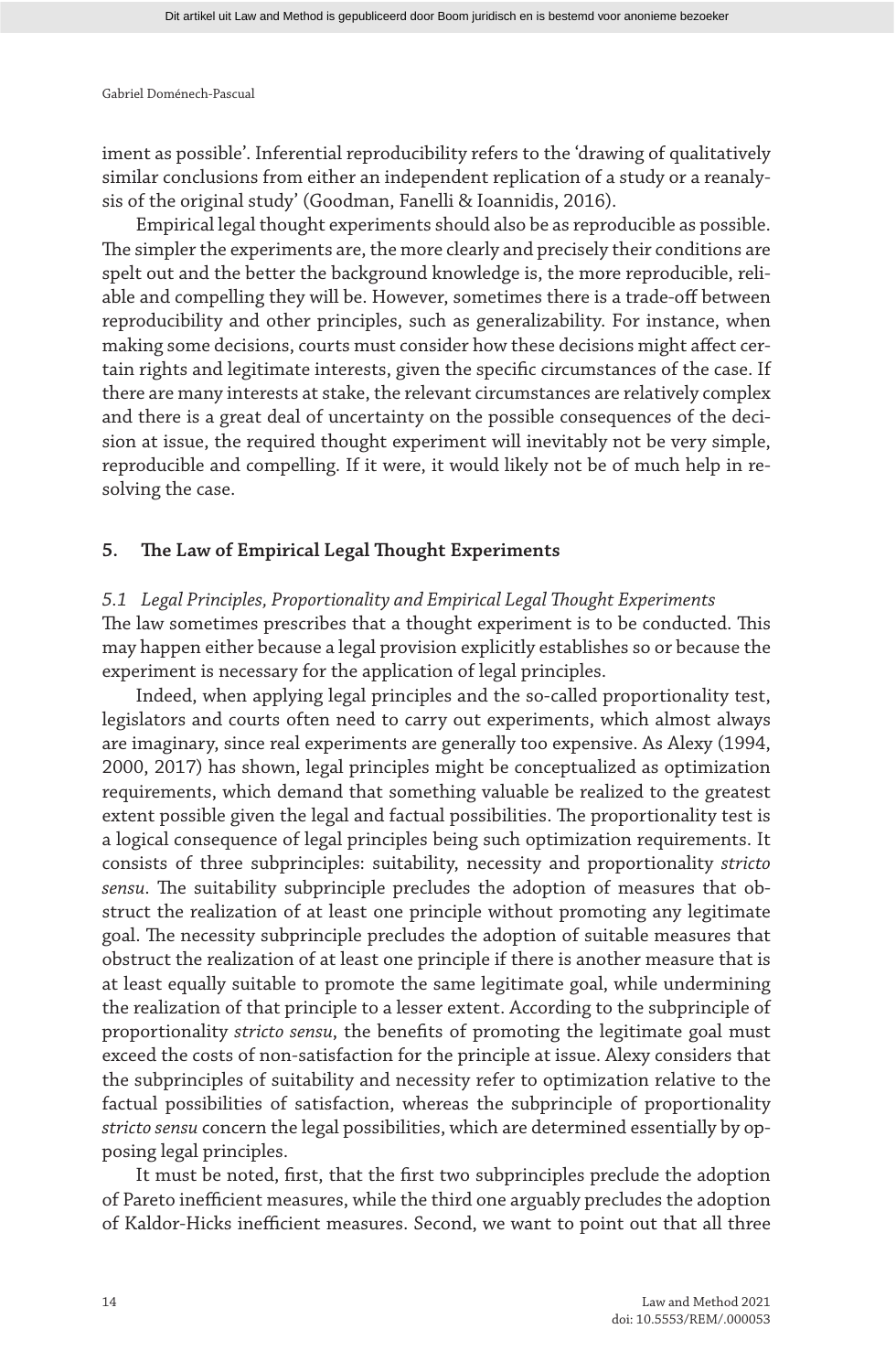subprinciples raise empirical questions, which might be – and often are – answered by means of empirical legal thought experiments.

Indeed, in order to apply the suitability subprinciple, one usually needs to conduct at least one thought experiment. One has to 'observe', in a hypothetical scenario identical to that of the case under consideration, whether the adoption of the measure in question would 'actually' advance a certain legitimate goal, and whether it would also obstruct the realization of the principle considered. For that purpose, it could be useful to carry out a counterfactual thought experiment, where it is imagined, in the same scenario, how the non-adoption of the measure at issue impacts the realization of that legitimate goal and of this legal principle.

When applying the necessity subprinciple, one has to observe, in an imaginary scenario identical to that of the present case, whether alternative measures advance some legitimate goal at least to the same extent as the measure under consideration, and whether they obstruct the realization of the principle at issue to a lesser degree.

Finally, in order to apply the subprinciple of proportionality *stricto sensu*, one has to carry out similar thought experiments to determine the expected costs and benefits of the measures under review for all the conflicting principles and legitimate interests at stake.

Whenever a legal principle is to be applied – for instance, to interpret a legal provision in one or several cases – thought experiments such as the ones we have just seen will have to be carried out. Since the application of legal principles is ubiquitous in legal decision-making and, in particular, in adjudication, so should these experiments be.

# *5.2 Empirical Legal Thought Experiments in Legislation*

The law sometimes prescribes that a thought experiment is to be conducted in order to prepare and enact a legal rule. That is the case, for instance, of legal provisions that require a regulatory impact assessment to be carried out (Dunlop & Radaelli, 2016). Before passing certain regulations, the competent public authorities must determine and assess the effects – the costs and the benefits – that these regulations may have. For this purpose, it is often necessary to conduct a thought experiment in which the regulation at issue is established and its effects on various aspects of social life are observed.

# *5.3 Empirical Legal Thought Experiments in Adjudication*

Sometimes, judges also have to carry out similar experiments when adjudicating. This might occur at least in four types of cases.

First, some legal provisions explicitly provide that courts must make certain decisions on the basis of the immediate (micro-level) consequences that such decisions may have for the interested (and eventually third) parties. For instance, when deciding whether to adopt an interim measure or not, courts typically have to do the following: (i) Imagine an (experimental) scenario whose circumstances coincide with those of the case considered, and introduce a change in it, consisting of the adoption of the requested interim measure; (ii) Observe the consequences of this change for all the legitimate interests at stake; here, the relevant court 'must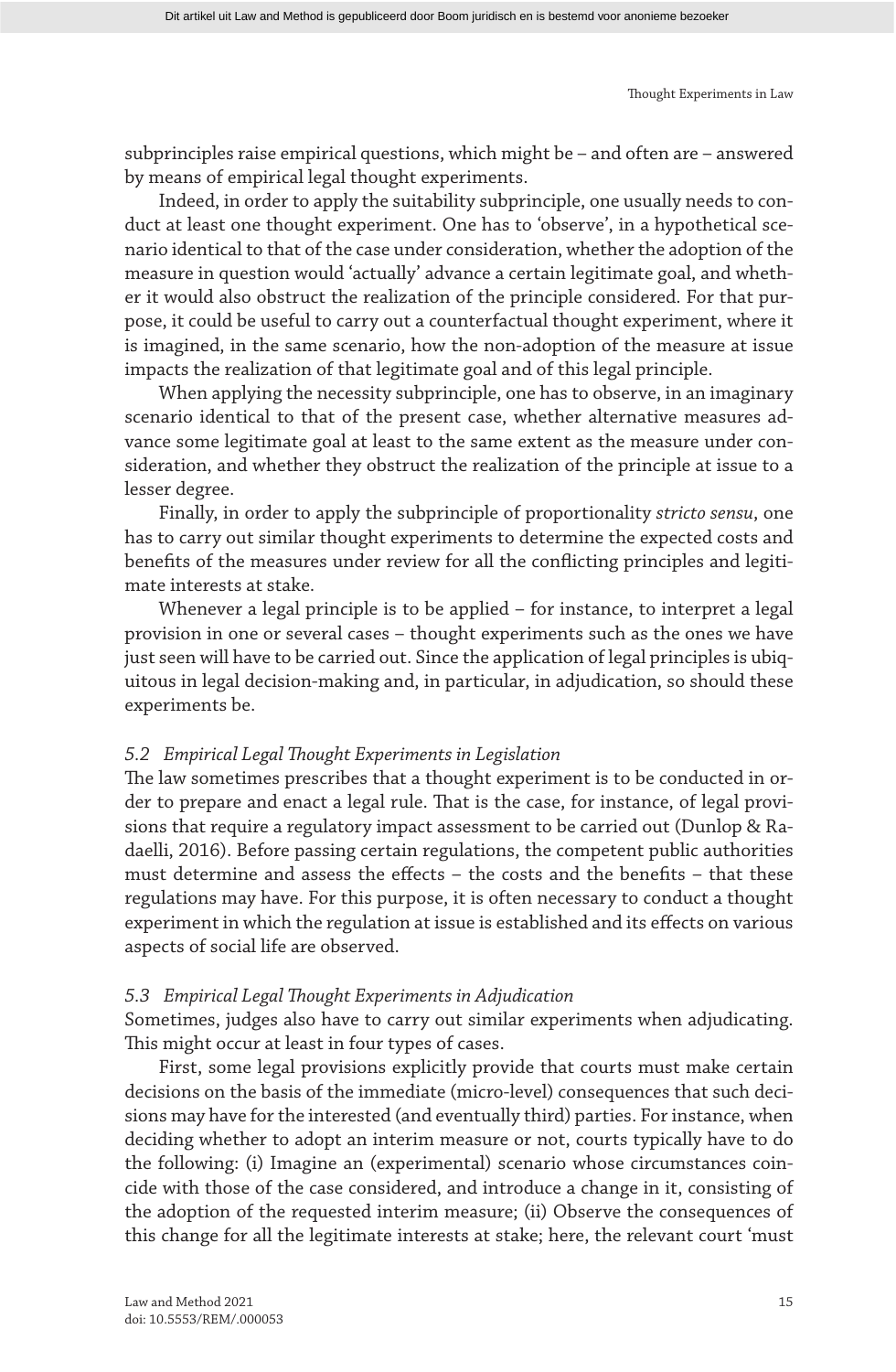take account of the damage which the interim measure may cause';<sup>12</sup> (iii) Imagine a (control) scenario identical to the previous one, but in which no such change is made; (iv) Observe the outcomes for those interests; in particular, the court ought to consider whether the non-adoption of the requested interim measure 'would be likely result in irreversible damage to the applicant which could not be made good' if his or her claim ended up being upheld;<sup>13</sup> (v) Compare the results that both scenarios yield; and (vi) Make the decision that probably produces the best results, namely that has the greatest net expected benefit for all the interests involved.

Second, in many legal systems, some courts (e.g. the German, Austrian, French, Italian and Spanish constitutional courts) have the power to make rulings with '*erga omnes* effects' – i.e. applicable to an indefinite number of present and future cases – when reviewing and subsequently quashing statutory rules. In some cases, these courts may pass such general rulings even when the question on the validity of the statute at issue is tied to a specific controversy. These courts might then review and declare whether a legal rule applicable to a specific and real case is invalid not only for this case, but also for other actual or hypothetical cases.<sup>14</sup>

This makes it necessary for these courts to consider, by means of a thought experiment, what real consequences the statutory rules at issue may have in the abstract, in those future cases, e.g. whether said rules could have unacceptable 'chilling effects' on the exercise of some freedom under certain circumstances.

For instance, in the United States of America, statutes can be challenged and reviewed either 'facially' or 'as-applied'. In the first case, it is alleged that every application (i.e. possible interpretation) of the statute is unconstitutional and, therefore, this is to be 'facially' (entirely) struck down. In the second case, it is claimed that the statute is unconstitutional as applied in the specific case under consideration. Hence, if this challenge is successful, the court will invalidate only the particular application at issue (see Fallon, 2011). The Supreme Court has been sometimes reluctant to uphold facial challenges grounded on 'speculation about imaginary cases'15 and 'fanciful hypotheticals'.16 However, some kind of 'speculation' or consideration of the expected consequences of potential applications of the statute is unavoidable to decide on these facial challenges.<sup>17</sup>

Third, when making rulings that have precedential value, i.e. some kind of binding or persuasive effects for deciding subsequent similar cases, courts should – and in fact usually – consider the consequences those rulings might have in these hypothetical cases.<sup>18</sup>

Fourth, some legal principles (e.g., of equality and legal certainty) require courts to make decisions in a manner consistent with the decisions to be made by

<sup>12</sup> *Atlanta Fruchthandelsgesellschaft mbH and others*, Judgement of the European Court of Justice of 9 November 1995, Case C-465/93, ECLI:EU:C:1995:369, paragraph 44.

<sup>13</sup> *Ibidem*, paragraph 41.

<sup>14</sup> *See, e.g.*, Ferres Comella (2009, 5-9).

<sup>15</sup> *Washington State Grange v. Washington State Republican Party*, 552 U.S. 442, 450 (2008).

<sup>16</sup> *United States v. Williams*, 553 U. S. 285, 301 (2008).

<sup>17</sup> *See* O'Grady (2011), who defines 'speculation' as 'hypothetical theories about human behavior that the statute's challengers argue will be triggered by the operation of the statute'.

<sup>18</sup> *See*, for instance, the English contract law case, decided by the House of Lords, *White & Carter (Councils) v. McGregor* (1962) SC (HL) 1, widely discussed by Del Mar (2018a, 2020, 8.II).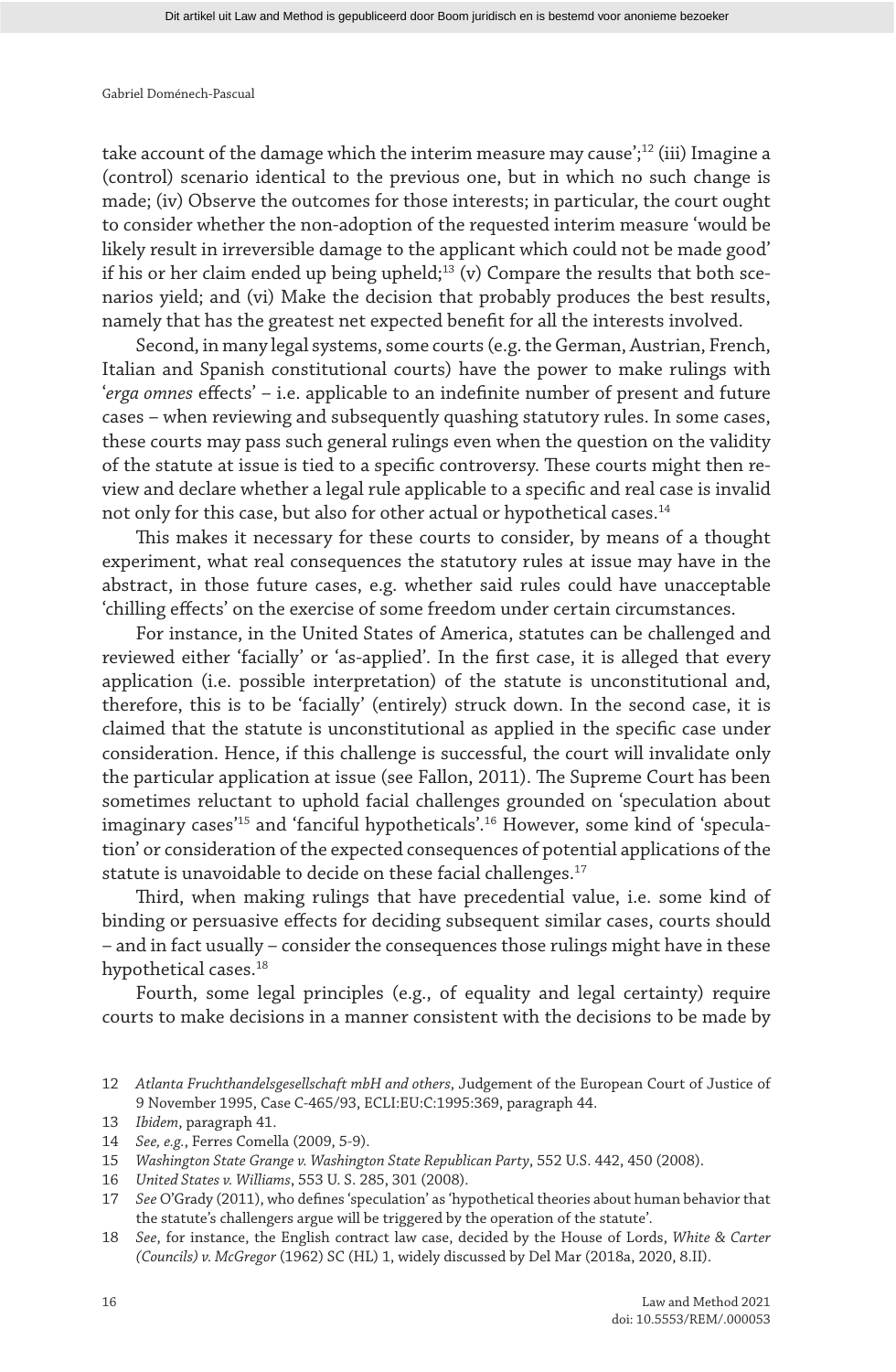the same or different courts in simultaneous or future similar cases.19 The courts, therefore, ought to pass rulings that could – and will probably – be generalized, i.e. applied to similar cases.<sup>20</sup> For that purpose, they should take account of the consequences those rulings might have in these other cases (see MacCormick, 1983, 2005). For instance, in the *Atlanta* judgement, where many companies were seeking interim relief against the application of a regulation, the European Court of Justice declared that [every] national court, when deciding on that relief,

must consider, on the one hand, the cumulative effect which could arise if a large number of courts were also to adopt interim measures for similar reasons and, on the other, those special features of the applicant's situation which distinguish from the other [individuals] concerned.<sup>21</sup>

In summary, various legal rules and principles (e.g., proportionality, equality and legal certainty) require courts to carry out thought experiments in order to find out and weigh the consequences their rulings may have, not only in the specific case being tried, but also in other similar cases.

## **References**

- Abramowicz, M., Ayres, I. & Listokin, Y. (2011). Randomizing law. *University of Pennsylvania Law Review, 159*(4), 929-1005.
- Alexy, R. (1994). *Theorie der Grundrechte*. Frankfurt am Main: Suhrkamp. There is an English translation by Julian Rivers: (2002). *A theory of constitutional rights*. Oxford: Oxford University Press.
- Alexy, R. (2000). On the structure of legal principles. *Ratio Juris, 13*, 294-304.
- Alexy, R. (2017). Proportionality and rationality. In V. C. Jackson & M. Tushnet (Eds.). *Proportionality. New frontiers, new challenges* (pp. 13-29). Cambridge: Cambridge University Press.
- Arlen, J. & Talley, E. L. (2008). *Experimental law and economics*. Cheltenham: Edward Elgar.
- Banerjee, A. V. & Duflo, E. (Eds.). (2017). *Handbook of field experiments* (Vols. I and II). Amsterdam: North-Holland.
- Behmel, A. (2001). *Was sind Gedankenexperimente? Kontrafaktische Annahmen in der Philosophie des Geistes – der Turingtest und das chinesische Zimmer*. Stuttgart: Ibidem.
- Brendel, E. (2004). Intuition pumps and the proper use of thought experiments. *Dialectica, 58*(1), 89-108.
- 19 As Hurley (1990, 234) notes, in 'legal deliberation', for the sake of consistency and coherence, it is required that similar cases should be similarly resolved. Legal deliberation should thus be responsible to settled cases, 'both actual and hypothetical', just as scientific theorizing should be responsible to data. 'If in general the role of settled cases in [legal] deliberation is somewhat analogous to that of experimental data in scientific theorizing, then the role of hypothetical cases in particular may be regarded as somewhat analogous to that of thought experiments' [in science].

<sup>20</sup> As MacCormick (1983) points out, '[t]o justify a decision in law is to present in its support universalized or universalizable reasons'.

<sup>21</sup> *Atlanta Fruchthandelsgesellschaft mbH*, Judgement of the European Court of Justice of 9 November 1995, Case C-465/93, ECLI:EU:C:1995:369, paragraph 44.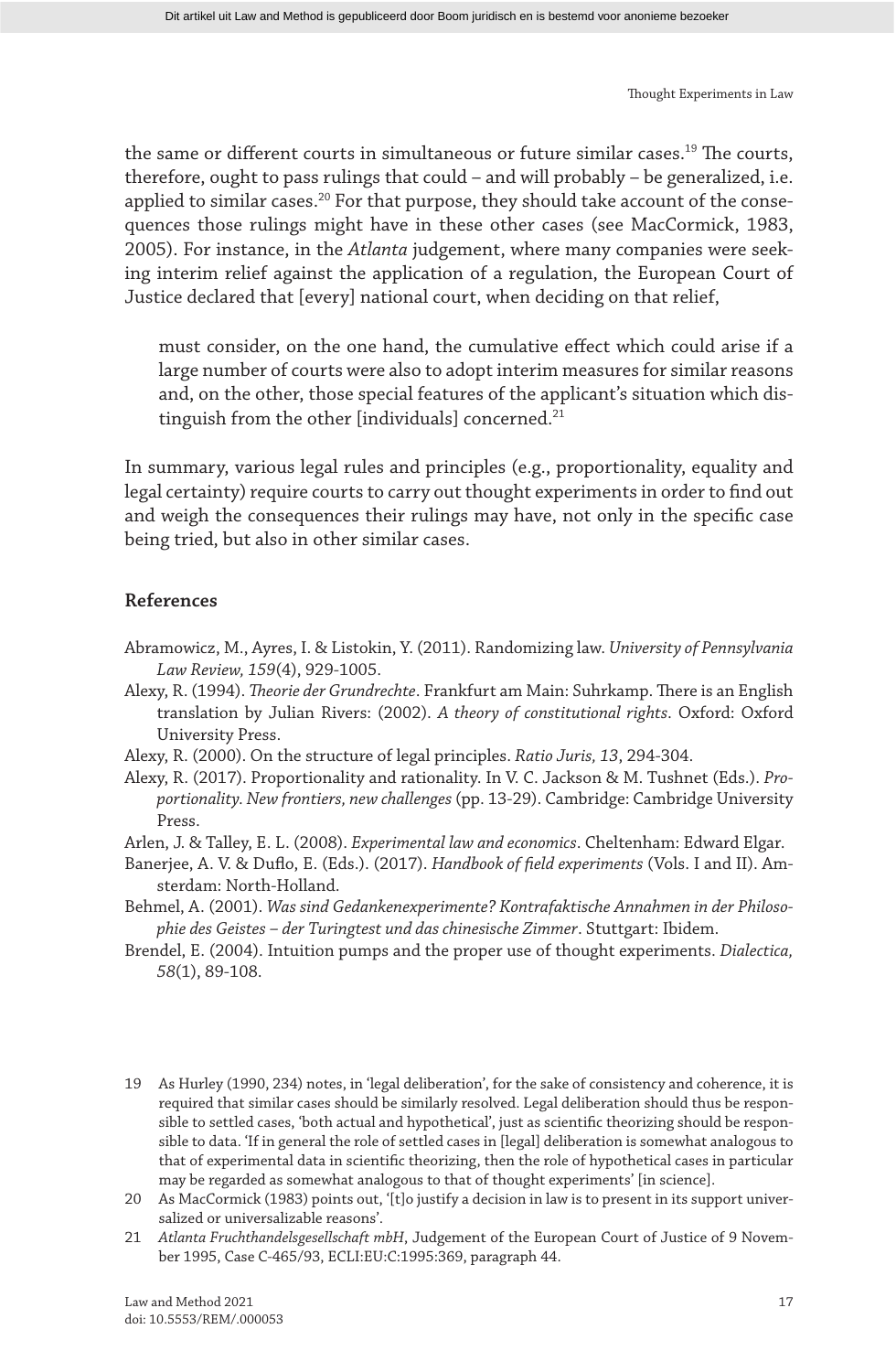- Brendel, E. (2018). The argument view. Are thought experiments mere picturesque arguments? In M. T. Stuart, Y. J. H. Fehige & J. R. Brown (Eds.). *The Routledge companion to thought experiments* (pp. 281-292). Abingdon-New York: Routledge.
- Brown, J. R. (1993). *The laboratory of the mind: Thought experiments in the natural sciences*. London: Routledge.
- Brun, G. (2018). Thought experiments in ethics. In M. T. Stuart, Y. J. H. Fehige & J. R. Brown (Eds.). *The Routledge companion to thought experiments* (pp. 195-210). Abingdon-New York: Routledge.
- Bunge, M. (1998). *Philosophy of science. Volume II: From explanation to justification*. New Brunswick: Transaction.
- Burrus, G. Q. & Kempf-Leonard, K. (2002). The questionable advantage of defense counsel in juvenile court. *Justice Quarterly, 19*(1), 37-68.
- Buzzoni, M. (2010). Empirical thought experiments: A transcendental-operational view. *Epistemologia, 33*(1), 5-26.
- Buzzoni, M. (2013). Thought experiments from a Kantian point of view. In M. Frappier, L. Meynell & J. R. Brown (Eds.). *Thought experiments in philosophy, science, and the arts* (pp. 90-106). London: Routledge.
- Buzzoni, M. (2018). Kantian accounts of thought experiments. In M. T. Stuart, Y. J. H. Fehige & J. R. Brown (Eds.). *The Routledge companion to thought experiments* (pp. 327-341). Abingdon-New York: Routledge.
- Del Mar, M. (2018a). Emotion experiments in legal thought. *Critical Analysis of Law, 5*(2), 178-195.
- Del Mar, M. (2018b). Educating the legal imagination. *Law and Method*, October 2018.
- Del Mar, M. (2020). *Artefacts of legal inquiry. The value of imagination in adjudication*. Oxford: Hart.
- Dembroff, R., Kohler-Hausmann, I. & Sugarman, E. (2020). What Taylor Swift and Beyoncé teach us about sex and causes. *University of Pennsylvania Law Review Online, 169*, 1-12.
- Dennett, D. (2013). *Intuition pumps and other tools for thinking*. New York: W. W. Norton.
- Doménech Pascual, G. (2004). Los experimentos jurídicos. *Revista de Administración Pública, 164*, 145-187.
- Doménech Pascual, G. (2005). Descentralización administrativa y experimentalismo democrático. *Cuadernos Constitucionales de la Cátedra Fadrique Furió Ceriol., 52-53*, 43-67.
- Druckman, J. N. et al. (Eds.) (2011). *Cambridge handbook of experimental political science*. Cambridge: Cambridge University Press.
- Dunlop, C. A. & Radaelli, C. M. (Eds.) (2016). *Handbook of regulatory impact assessment*. Cheltenham: Edward Elgar.
- Dworkin, R. (2006). *Justice in robes*. Cambridge: Belknap.
- Fallon, R. H. (2011). Fact and fiction about facial challenges. *California Law Review, 99*(4), 915-974.
- Ferreres Comella, V. (2009). *Constitutional courts and democratic values. A European perspective*. New Haven, CT: Yale University Press.
- Fisher, E. & Curtis, M. (Eds.) (2019). *Methodological advances in experimental philosophy*. London: Bloomsbury.
- Frappier, M., Meynell, L. & Brown, J. R. (Eds.) (2013). *Thought experiments in philosophy, science, and the arts*. New York: Routledge.
- Fréchette, A. & Schotter, G. (Eds.) (2015). *Handbook of experimental economic methodology.* Oxford: Oxford University Press.
- Gendler, T. S. (2000). *Thought experiment. On the powers and limits on imaginary cases*. New York: Garland.
- Genz, H. G. (1999). *Gedankenexperimente*. Weinheim: Wiley.
- Goodman, S. N., Fanelli, D. & Ioannidis, J. P. A. (2016). What does research reproducibility mean? *Science Translational Medicin*e, *8*(341), 1-5.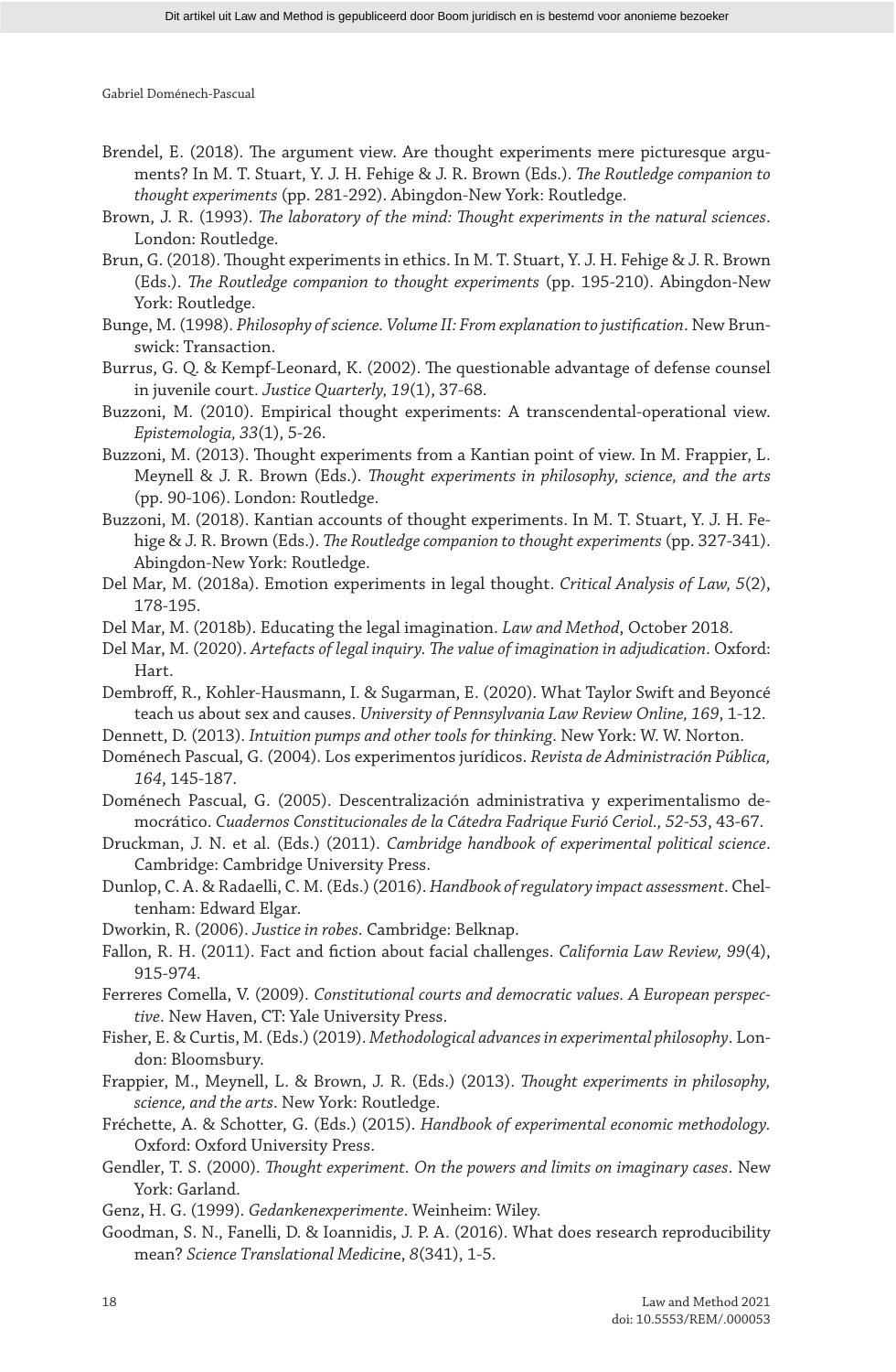- Green, D. D. & Thorley, D. R. (2014). Field experimentation and the study of law and policy. *Annual Review of Law and Social Science, 10*, 53-72.
- Greiner, J. & Matthews, A. (2016). Randomized control trials in the united legal profession. *Annual Review of Law and Social Science, 12*, 295-312.
- Gubler, Z. J. (2014). Experimental rules. *Boston College Law Review, 55*, 129-179.
- Haack, S. (2005). On legal pragmatism: Where does the path of the law lead us? *American Journal of Jurisprudence, 50*, 71-105.
- Häggquist, S. (1996). *Thought experiments in philosophy*. Stockholm: Almquist & Wiksell International.
- Hart, H. L. A. & Honoré, T. (1985). *Causation in the Law*. Oxford: Oxford University Press.
- Hartmann, S. & Sprenger, J. (2011). Mathematics and statistics in the social sciences. In J. Zamora Bonilla et al. (Eds.). *The SAGE handbook of the philosophy of social sciences* (pp. 594-612). London: Sage.
- Hoeppner, S. (2014). Experimental law and economics. In J. Backhaus (Ed.) *Encyclopedia of law and economics*. Springer: New York.
- Holmes, O. W. (1897). The path of the law. *Harvard Law Review, 10*, 457-478.
- Horn, H. D. (1989). *Experimentelle Gesetzgebung unter dem Grundgesetz*. Berlin: Duncker & Humblot.
- Hummel, K. (2003). *Recht der behördlichen Regelungsexperimente*. Berlin: Duncker & Humblot.
- Hurley, S. L. (1990). Coherence, hypothetical cases, and precedent. *Oxford Journal of Legal Studies, 10*, 221-251.
- Jhering, R. v. (1891). *Scherz und Ernst in der Jurisprudenz*. Leipzig: Breitkopf & Härtel.
- Kahneman, D. & Tversky, A. (Eds.) (2001). *Choices, values, and frames*. New York: Sage-Cambridge University Press.
- Kelsen, H. (1960). *Reine Rechtslehre. Mit einem Anhang: Das Problem der Gerechtigkeit*. Wien: Franz Deuticke Verlag.
- Knobe, J. & Nichols, S. (2017). Experimental philosophy. *The Stanford Encyclopedia of Philosophy.* Retrieved from https://plato.stanford.edu/archives/win2017/entries/ experimental-philosophy/.
- Kohavi, R., Tang, D. & Xu, Y. (2020). *Trustworthy online controlled experiments. A practical guide to A/B testing*. Cambridge: Cambridge University Press.
- Kühne, U. (2005). *Die Methode des Gedankenexperiments*. Frankfurt am Main: Suhrkamp.
- Lenhard, J. (2018). Thought experiments and simulation experiments. Exploring hypothetical worlds. In M. T. Stuart, Y. J. H. Fehige & J. R. Brown (Eds.). *The Routledge companion to thought experiments*. Abingdon-New York: Routledge.
- Luca, M. & Bazerman, M. H. (2020). *The power of experiments. Decision making in a data-driven world*. Cambridge: MIT Press.
- Maaβ, V. (2001). *Experimentierklauseln für die Verwaltung und ihre verfassungsrechtlichen Grenzen*. Berlin: Duncker & Humblot.
- MacCormick, N. (1983). On legal decisions and their consequences: From Dewey to Dworkin. *New York University Law Review, 58*, 239-258.
- MacCormick, N. (2005). *Rhetoric and the rule of law. A theory of legal reasoning*. Oxford: Oxford University Press.
- Mader, L. (1988). Experimentelle Gesetzgebung. *Gesetzgebungstheorie und Rechtspolitik. Jahrbuch für Rechtssoziologie und Rechtstheorie, 13*, 211-221.
- Mäki, U. (2005). Models are experiments, experiments are models. *Journal of Economic Methodology, 12*(2), 303-315.
- Mathis, K. (2011). Consequentialism in law. In K. Mathis (Ed.). *Efficiency, sustainability, and justice to future generations* (pp. 3-29). Doordrecht: Springer.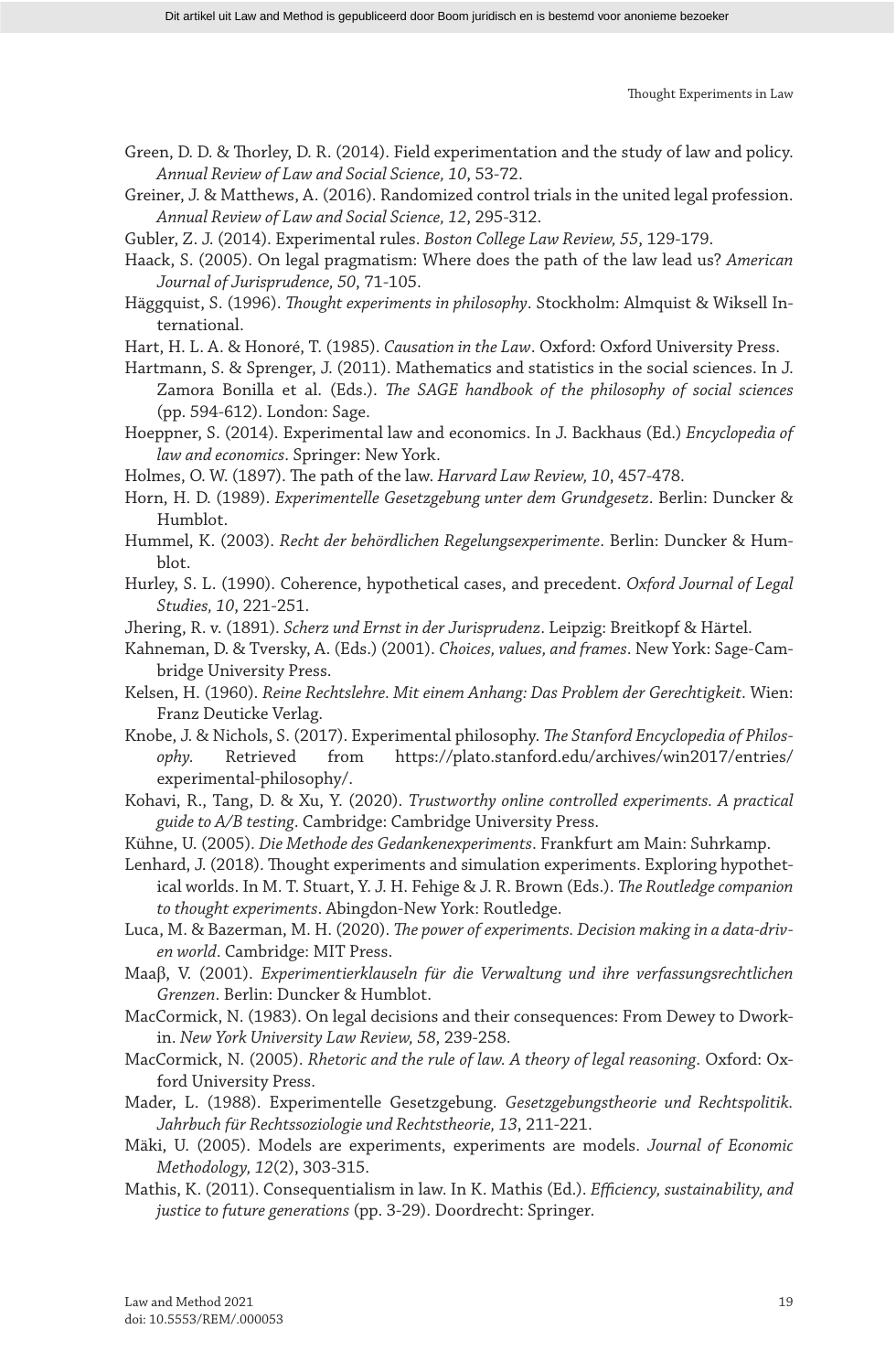- Miscevic, N. (2018). Thought experiments in political philosophy. In M. T. Stuart, Y. J. H. Fehige & J. R. Brown (Eds.). *The Routledge companion to thought experiments* (pp. 153- 170). Abingdon-New York: Routledge.
- Mitchell, G. (2004). Case studies, counterfactuals, and causal explanations. *University of Pennsylvania Law Review, 152*(5), 1517-1608.
- Moore, M. S. (2009). *Causation and responsibility*. Oxford: Oxford University Press.
- Morand, C. A. (1993). L'obligation d'évaluer les effets des lois. In C. A. Morand (Ed.). *L'évaluation législative et lois expérimentales* (pp. 79-115). Aix en Provence: Presses Universitaires d'Aix Marseille.
- Nersessian, N. J. (2018). Cognitive science, mental modeling, and thought experiments. In M. T. Stuart, Y. J. H. Fehige & J. R. Brown (Eds.). *The Routledge companion to thought experiments* (pp. 309-326). Abingdon-New York: Routledge.
- Norton, J. D. (1991). Thought experiments in Einstein's work. In T. Horowitz & G. Massey (Eds.). *Thought Experiments in Science and Philosophy* (pp. 129-148). Lanham: Rowman and Littlefield.
- O'Grady, C. G. (2011). The role of speculation in facial challenges. *Arizona Law Review, 53*, 867-911.
- Parfit, D. (2011). *On what matters* (Vol. I). Oxford: Oxford University Press.
- Posner, R. A. (1995). *Overcoming law*. Cambridge: Harvard University Press.
- Posner, R. A. (1996). Pragmatic adjudication. *Cardozo Law Review, 18*, 1-20.
- Posner, R. A. (2004). Legal pragmatism. *Metaphilosophy, 35*(1-2), 147-159.
- Ranchordas, S. (2014). *Constitutional sunsets and experimental legislation: A comparative perspective*. Cheltenham: Edward Elgar.
- Reiss, J. (2013). Genealogical thought experiments in economics. In M. Frappier, L. Meynell & J. R. Brown (Eds.). *Thought experiments in philosophy, science, and the arts* (pp. 177- 190). New York: Routledge.
- Reiss, J. (2018). Thought experiments as idealizations. In M. T. Stuart, Y. J. H. Fehige & J. R. Brown (Eds.). *The Routledge companion to thought experiments* (pp. 469-483). Abingdon-New York: Routledge.
- Rodrik, D. (2015). *Economic rules. The rights and the wrongs of the dismal science*. New York: W. W. Norton.
- Schram, A. & Ule, A. (Eds.) (2019). *Handbook of research methods and applications in experimental economics*. Cheltenham: Edward Elgar.
- Shabas, M. (2018). Thought experiments in economics. In M. T. Stuart, Y. J. H. Fehige & J. R. Brown (Eds.). *The Routledge companion to thought experiments*. Abingdon-New York: Routledge.
- Sorensen, R. A. (1992). *Thought experiments*. New York: Oxford University Press.
- Strassfeld, R. N. (1992). If . . .: Counterfactuals in the law. *George Washington Law Review, 60*, 339-416.
- Stuart, M. T. (2016). Norton and the logic of thought experiments. *Axiomathes, 26*, 451-466.
- Stuart, M. T. (2018). How thought experiments increase understanding. In M. T. Stuart, Y. J. H. Fehige & J. R. Brown (Eds.). *The Routledge companion to thought experiments* (pp. 526-544). Abingdon-New York: Routledge.
- Stuart, M. T. (2020). Thought experiments. In Glăveanu (Ed.). *The Palgrave encyclopedia of the possible*. Cham: Palgrave Macmillan.
- Stuart, M. T., Fehige, Y. J. H. & Brown, J. R. (Eds.) (2018). *The Routledge companion to thought experiments*. Abingdon-New York: Routledge.
- Thoma, J. (2016). On the hidden thought experiments of economic theory. *Philosophy of the Social Sciences, 46*(2), 129-146.
- Van Gestel, R. & van Dijck, G. (2011). Better regulation through experimental legislation. *European Public Law, 17*(3), 539-553.